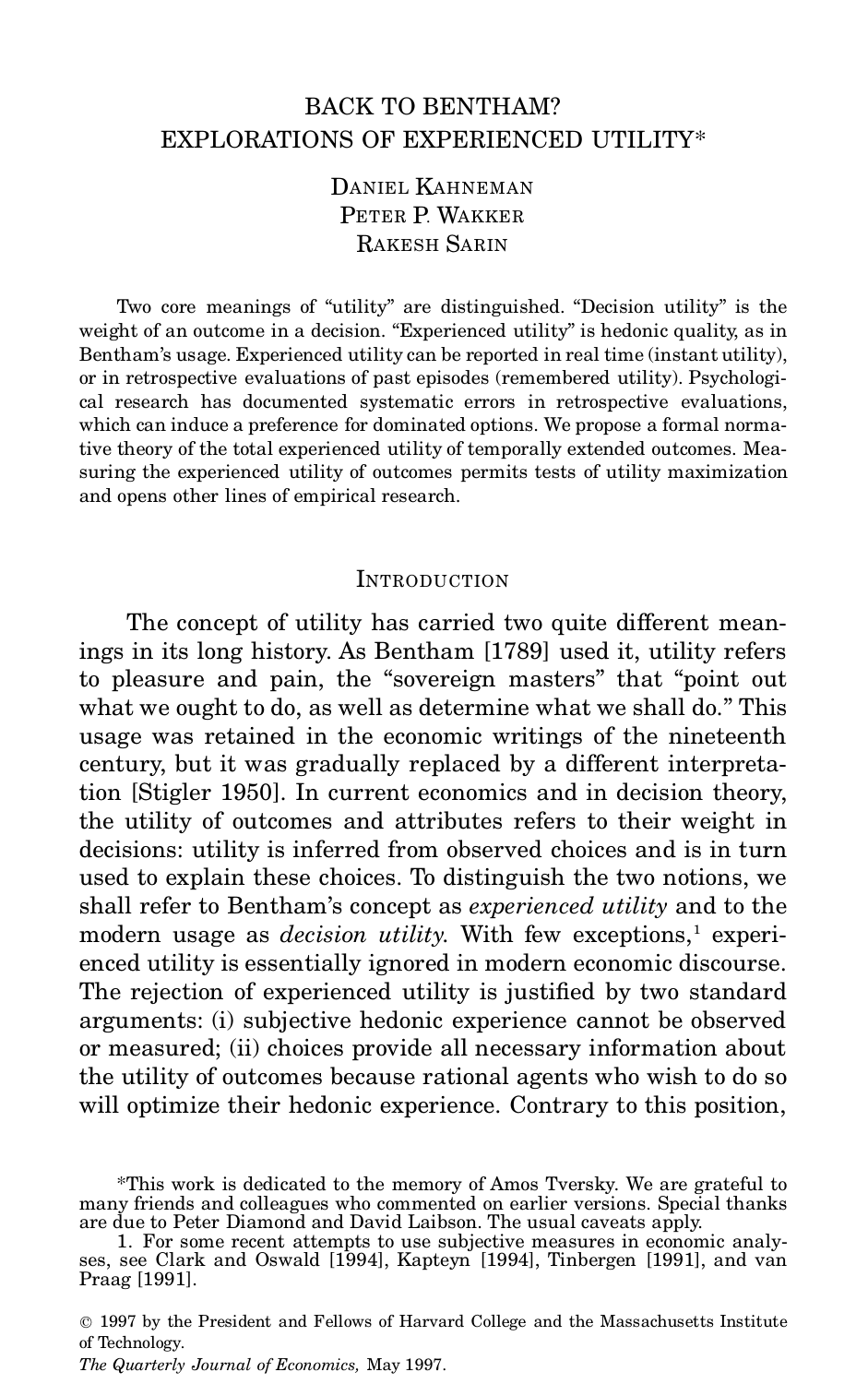we will argue that experienced utility is both measurable and empirically distinct from decision utility.

The following example illustrates the distinction between the two concepts of utility.<sup>2</sup> A patient suffering from unusually profound amnesia has two toasters in his kitchen. The toaster on the right functions normally. The toaster on the left delivers an electric shock when the toast is removed. The patient's gasp and quick retraction of his hand indicate that the shock is painful. Because the patient does not remember the experience, however, he does not anticipate the shock the next morning, and is consequently indifferent between the toasters. The patient's decision utility for using the two toasters is equal, but his experienced utilities are quite different. The patient's choices of the left-hand toaster will not maximize utility in Bentham's sense. As we will show later, discrepancies between decision utility and experienced utility are not restricted to such pathological cases. Systematic errors in the evaluation of past events and decisions that do not maximize future experienced utility can be observed in decision makers whose cognitive functions are normal. These observations raise doubts about a methodology in which observed choices provide the only measure of the utility of outcomes.

Pleasure and displeasure are attributes of each moment of experience, but the outcomes that people value are normally extended over time. The basic building block of experienced utility in our analysis is *instant utility:* a measure of hedonic and affective experience, which can be derived from immediate reports of current subjective experience or from physiological indices. Instant utility corresponds to the dimension of "intensity" in the writings of Bentham, Jevons, and Edgeworth. The focus of our analysis is the evaluation of *temporally extended outcomes* (TEOs), such as a single medical procedure or the concatenation of a Kenya safari and subsequent episodes of slide-showing and storytelling. Two measures of the experienced utility of temporally extended outcomes will be considered. *Remembered utility* is a measure on past TEOs, which is inferred from a subject's retrospective reports of the total pleasure or displeasure associated with past outcomes. *Total utility* is a normative concept. It is a measure on possible TEOs, which is constructed from temporal profiles of instant utility according to a set of normative rules. *Decision utility* is a measure on TEOs which is inferred from choices, either by direct comparisons of similar objects or by indi-

<sup>2.</sup> This example was suggested by Paul Romer.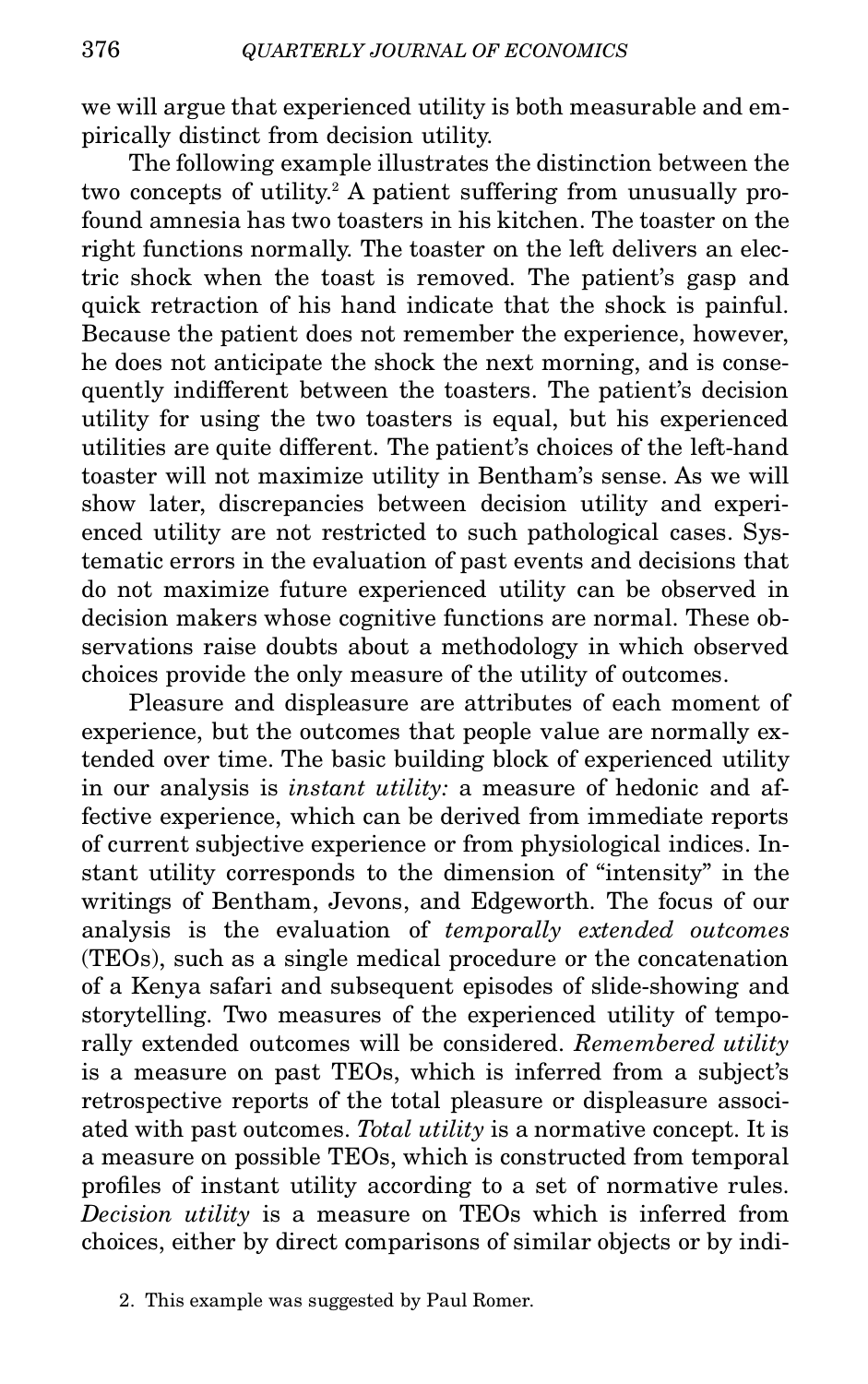rect methods, such as elicited willingness to pay. Finally, we will discuss *predicted utility,* which refers to beliefs about the experienced utility of outcomes. The relations among the various utility concepts define a complex agenda for research. Figure I lists some of the questions that arise. Several of these questions will be addressed here.

Section I discusses the adaptive significance and the measurement of instant and remembered utility. Section II describes studies in which participants provided a continuous record of instant utility during an episode (e.g., a short film, or a medical procedure), and later reported a global evaluation of the episode (remembered utility), or made choices about which of several episodes to repeat (decision utility). These studies are concerned with the determinants of remembered utility (question #4 in Figure I) and with the role of remembered utility in choice (#8). The duration of episodes played very little role in subjects' retrospective evaluations in these experiments, contrary to an obvious normative rule (#5). Subjects also made choices that exposed them to avoidable pain or discomfort, in violation of dominance. Their decisions did not maximize experienced utility (#9), although they may have maximized remembered utility (#10).

Section III and the Appendix present a normative theory of total utility, which yields rules for the evaluation of temporally extended outcomes on the basis of a temporal profile of instant utility (#3). The theory assumes time-neutral weighting of instants (no time preference) and derives temporal integration as the principle of global evaluation. Section IV elaborates on the consequences of accepting experienced utility as a measure of the quality of outcomes, distinct from decision utility. The section also includes a brief review of some results concerning the accuracy of predicted utility (#6). Section V concludes. Proofs are presented in the Appendix.

An important reservation should be stated early. Our normative treatment of the utility of temporally extended outcomes adopts a hedonic interpretation of utility, but no endorsement of Bentham's view of pleasure and pain as sovereign masters of human action is intended. Our analysis applies to situations in which a separate value judgment designates experienced utility as a relevant criterion for evaluating outcomes.<sup>3</sup> This set does not include all human outcomes, but it is certainly not empty.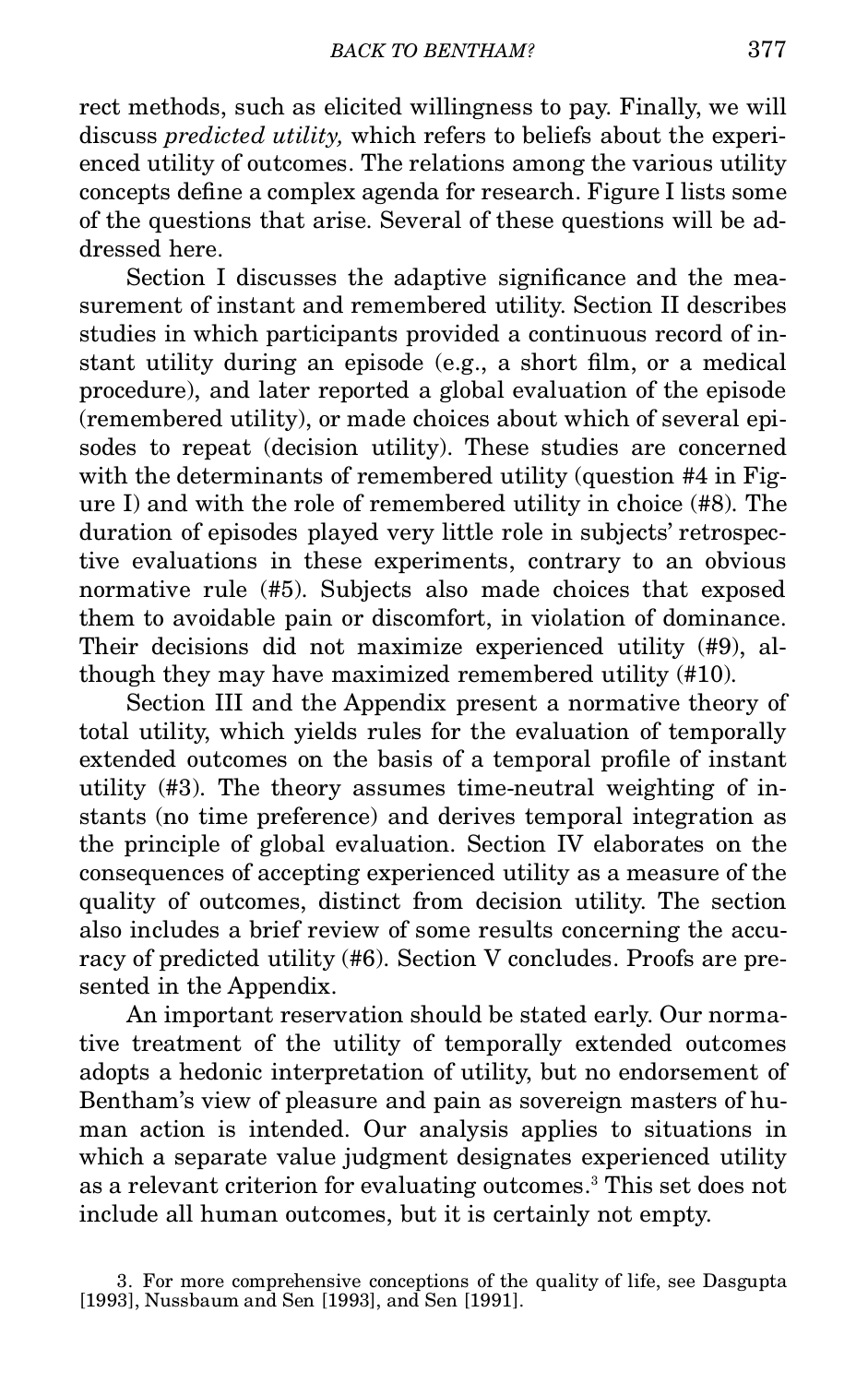

FIGURE I Research Designs for the Study of Experienced Utility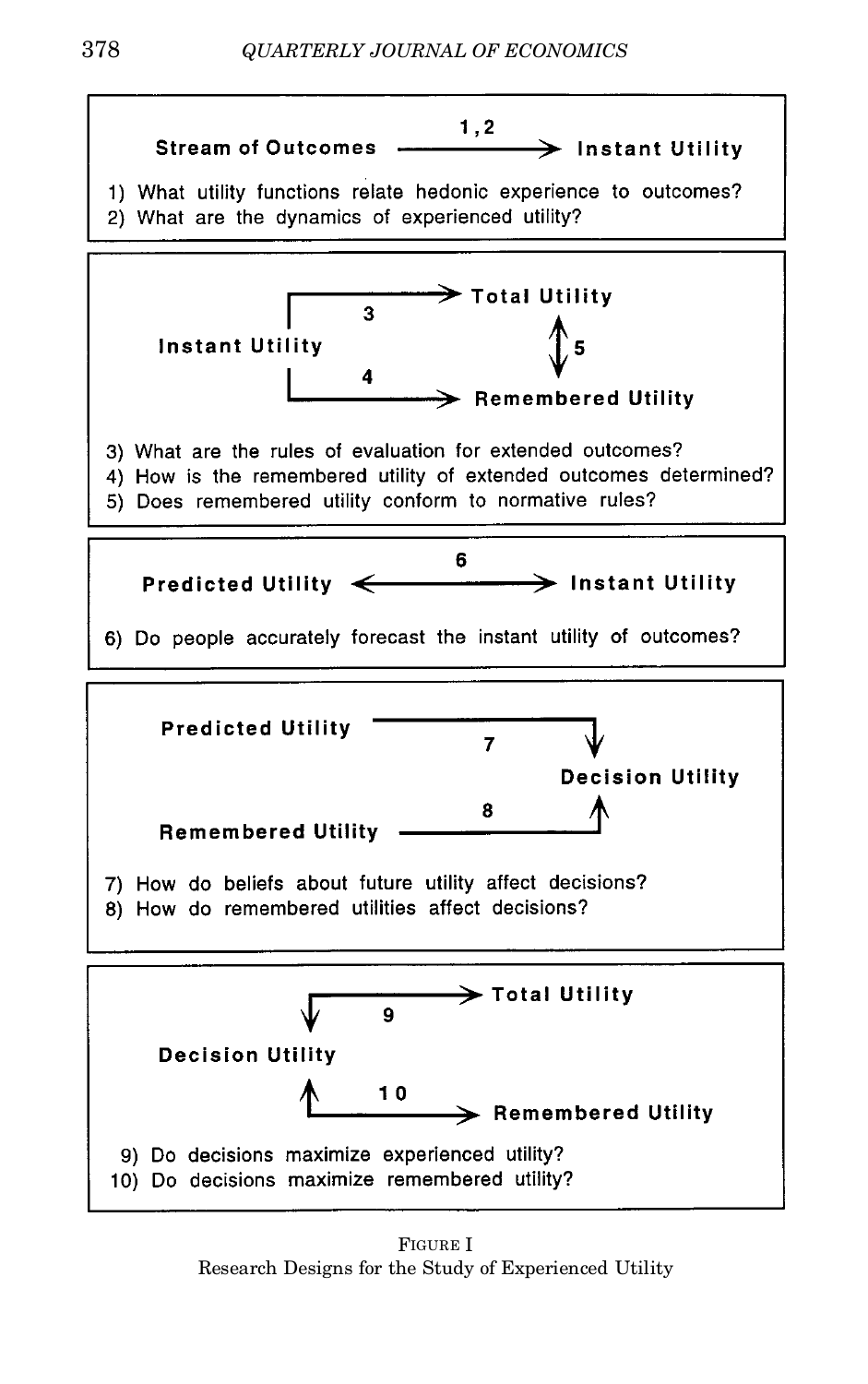## I. THE FUNCTIONS OF EXPERIENCED UTILITY

We have distinguished two descriptive notions of experienced utility: instant utility is the pleasure or distress of the moment; remembered utility is the retrospective evaluation of a temporally extended outcome. This section presents a brief introduction to the biology and psychology of these forms of utility, and to some issues of measurement.

The adaptive functions of pleasure and pain can be deduced from the conditions under which these experiences are biologically programmed to occur. Pleasure is evidently a "go" signal, which guides the organism to continue important activities such as foreplay or consuming sweet, energy-rich food. Pain is a "stop" signal, which interrupts activities that are causing harm, such as placing weight on a wounded foot. The common characteristic of the basic forms of pleasure and distress is that they regulate the response to the current situation.

To achieve its function in the control of immediate consumption or escape, hedonic value must accurately reflect the needs of the moment. The palatability of salt, for example, increases in conditions of sodium depletion. On a different time scale, the hedonic value of food changes substantially during a single feeding episode, and normally drops to zero or becomes negative when feeding continues beyond satiation [Cabanac 1971]. Of course, not all human pleasures and pains are biologically programmed in detail. Prior consumption experiences and various cultural and social influences can alter the hedonic value of stimuli, as when people learn to like coffee or chili peppers, develop a dislike for rich desserts, or acquire a passion for opera. Furthermore, positive or negative instant utility can be evoked by social stimuli, such as smiles or frowns, and by purely internal events such as memories of embarrassment or amusing thoughts [Schelling 1984]. In spite of the immense diversity in the occasions that evoke pleasure (or displeasure) in the human adult, the hedonic attribute that they share is salient and readily recognized.

The view that hedonic states cannot be measured because they are private events is widely held but incorrect. The measurement of subjective experiences and the determination of the functions that relate subjective variables to features of present and past stimuli are topics in the well-established field of psychophysical research [Stevens 1975; Wegener 1982]. The loudness of a noise and the felt temperature of a limb are no less subjective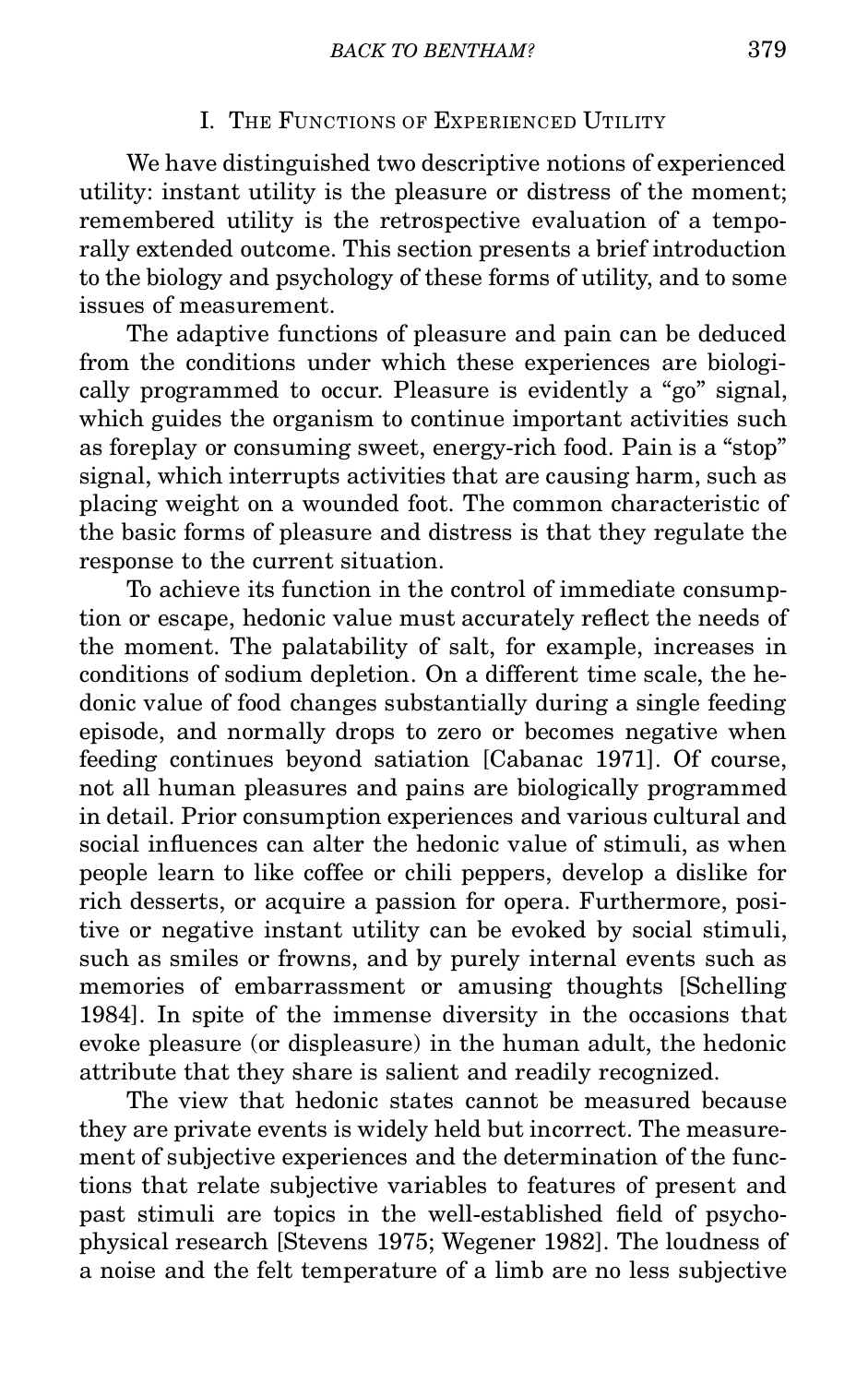than pleasure and pain. The main argument for considering these experiences measurable is that the functions that relate subjective intensity to physical variables are qualitatively similar for different people. For example, reported subjective intensity is often a power function of physical magnitude, with an exponent that varies for different sensory dimensions. Pleasure and distress have the same status: the psychophysical functions that govern the pleasure of drinking sugar solutions and the pain of electric shock are orderly and interpersonally similar [Stevens 1975]. Verbal or numerical reports of hedonic value can be supplemented by physiological indicators of emotional quality and intensity, including objective measurements of subtle facial expressions [Frank 1988]. Although the correlations among these measures are imperfect, the variance they share can serve to operationalize the concept of instant experienced utility.

As an object of measurement, experienced utility has much in common with subjective temperature. Like hot and cold, the experiences of pleasure and distress differ in quality. A scale that ranges from extreme pleasure to extreme distress (or from very hot to very cold) effectively comprises separate scales for two distinct attributes. The two scales are joined by a distinctive neutral point: "neither hot nor cold," "neither pleasant nor unpleasant." The stimulus that gives rise to a neutral experience may be different in different contexts, but the neutral experience itself is constant. A standard demonstration involves two pails of warm water, one warmer than the other. A subject who immerses one hand in each of these pails will eventually report that both hands feel alike, neither hot nor cold. The neutral value provides a natural zero point for bipolar dimensions. Because of its distinctiveness, the neutral value can be used with some confidence to match thermal (or hedonic) experiences across time for a given individual, and even to support interpersonal comparisons [Kahneman and Varey 1991].

Remembered utilities also have an adaptive function: they determine whether a situation experienced in the past should now be approached or avoided. Unlike pain and pleasure, which control behavior in the current situation, learned attractions and aversions adjust current behavior to the remembered evaluations of events in the past. Remembered utilities can be measured in humans by reported evaluations of past experiences, or by physiological indications of the emotion aroused by reminders of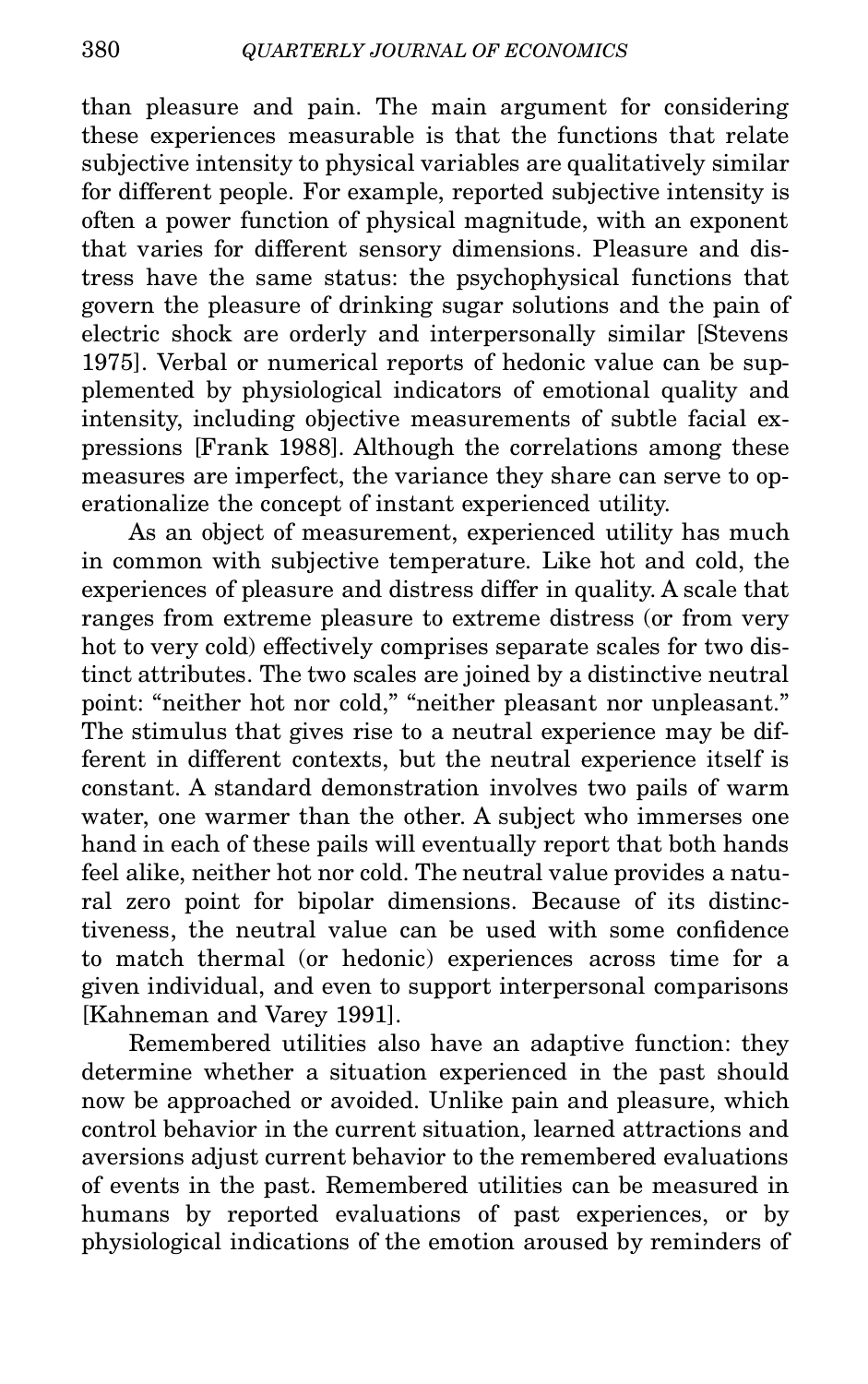the event. Remembered utilities can also be inferred from the approach or avoidance tendencies that they induce.

Like the hedonic system, the system that governs the remembered evaluation of past experiences has been under evolutionary pressure. However, the effect of natural selection is to increase overall fitness, not necessarily to produce organisms that maximize pleasure and minimize pain over time. For example, the fear displayed by rats that have been repeatedly exposed to an electric shock is affected by the intensity of the shock, but not by its duration [Mowrer and Solomon 1954]. The next section reports similar observations of duration neglect in human subjects. These findings suggest that the system that forms and stores evaluations of situations is not designed to optimize experienced utility.

## II. THE EXPERIENCED UTILITY AND DECISION UTILITY OF EPISODES

The present section summarizes the results of a series of studies of remembered utility, which investigated two questions:  $(i)$  what attributes of the temporal profile of instant utility determine the remembered utility of an episode? (ii) are biases in remembered utility reflected in subsequent choices? A central issue in these studies was the role of duration as a determinant of the utility of episodes. The results support two generalizations. (1) *Peak-End evaluation:* the remembered utility of pleasant or unpleasant episodes is accurately predicted by averaging the Peak (most intense value) of instant utility (or disutility) recorded during an episode and the instant utility recorded near the end of the experience. (2) *Decisions by remembered utility:* when given the choice of which of several episodes to repeat, individuals generally choose the episode that has the highest remembered utility. Two consequences of Peak-End evaluation have been confirmed, both in measures of remembered utility and in choices. (1) *Duration neglect:* the duration of experiences has little or no independent effect on their remembered utility. (2) *Violations of temporal monotonicity:* the remembered disutility of an aversive episode can be reduced by adding an extra period of discomfort that reduces the Peak-End average.

Several experimental designs were employed in this research. The participants in the experiments generally provided continuous or intermittent measures of instant utility, which per-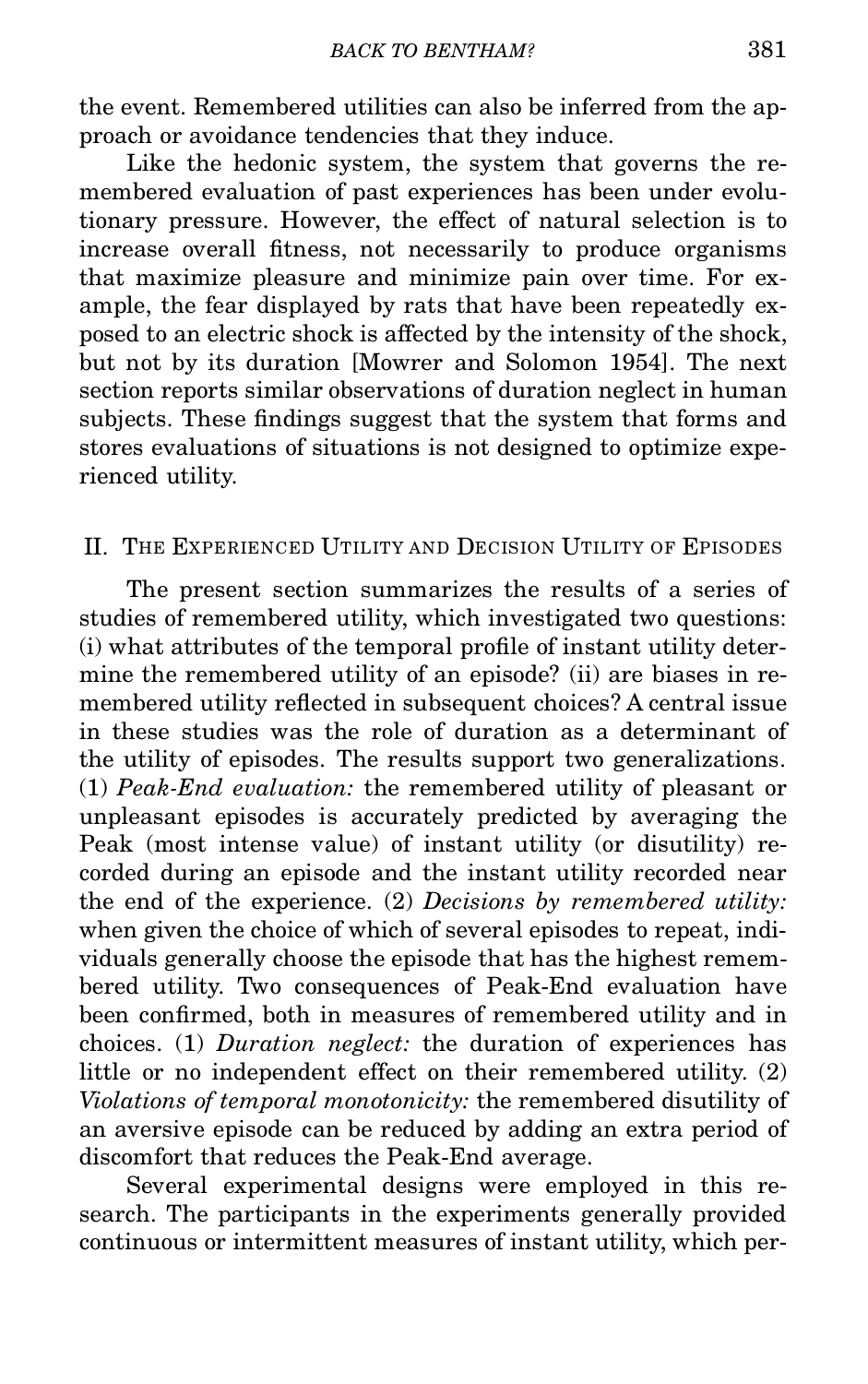mitted a computation of the Peak-End average. The duration of the episodes was allowed to vary naturally in some studies, and was varied experimentally in others. Diverse measures of remembered utility were used, including ratings of overall aversiveness and comparative evaluations. Choices were recorded in some of the experiments.

Participants in experiments reported by Fredrickson and Kahneman [1993] were exposed to sixteen short, plotless film clips. Half of these films were pleasant (e.g., views of a coral reef), half were aversive (e.g., an amputation). There were two versions of each film: a short version (approximately 45 seconds) and a longer version (approximately 120 seconds), with no notable variation of content or affective value. Each subject saw the short versions of half the films and the long versions of the others. The subjects used a sliding knob that controlled an array of colored lights to provide a continuous measure of the instant utility (or disutility) they experienced during the presentation of each film [Gottman and Levenson 1985].

Several measures of remembered utility were used. Participants in one study answered the question "Overall, how much pleasure [displeasure or discomfort] did you experience during the film?" Because this instruction could perhaps be interpreted as referring to the most extreme affect experienced during the episode, another measure was used in a subsequent study. Participants were told that the researchers sought their advice to compile videotapes that subjects would view in future experiments. The task was to rank the films according to the contribution each made to the overall affective experience of viewing the videotape. Pleasant and unpleasant clips were ranked separately. The ranking of the aversive clips was explained as follows: "The unpleasant videotape will consist of several of the unrelated unpleasant clips that you just saw. Of course people who will see this unpleasant videotape will experience some unpleasantness. . . . Your task is to help us select the unpleasant clips we should include in order to MINIMIZE the overall experience of unpleasantness for most people."

The results of both experiments generally supported the hypotheses of Peak-End evaluation and duration neglect. In a within-subject regression analysis of the first experiment, the mean correlations between the Peak-End average of the real-time measure and ratings of remembered utility were .77 for pleasant films and .69 for aversive films. When the Peak-End measure was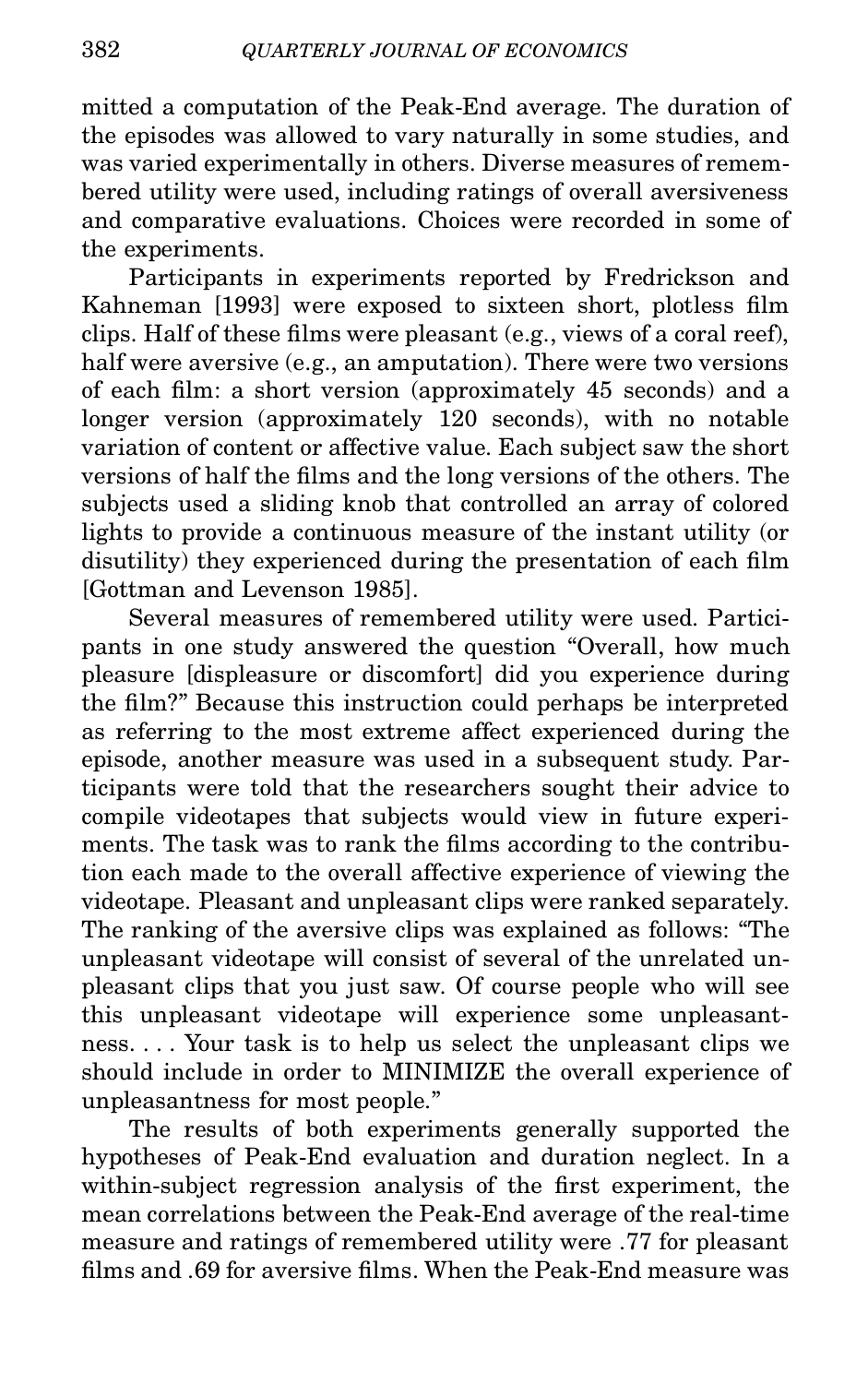statistically controlled, the mean correlations between the remembered utility of films clips and their duration were .06 and  $-0.02$ , respectively.<sup>4</sup> Very similar results were obtained with the ranking measure used in the second experiment. The subjects' rankings of the film clips they wished to include in a videotape were entirely unaffected by duration.

Duration neglect and Peak-End evaluation were confirmed in a more realistic setting, using a between-subjects design [Redelmeier and Kahneman 1996a]. The participants were patients undergoing a colonoscopy in a Toronto hospital. The patients reported their level of discomfort every 60 seconds throughout the procedure (see Figure II). Later, the patients reported the remembered disutility of the procedure, using several different scales. The patients rated the "total amount of pain experienced" on a 10-point scale. They also ranked a list of unpleasant experiences, which included "the colonoscopy you have just had" along with other incidents, such as stubbing a toe and "an average visit to the dentist." The patients were also required to indicate a preference between a repeat colonoscopy and a barium enema. Peak-End evaluation and duration neglect were observed for all these measures. For example, the correlation of the Peak-End average with the global rating of the procedure was .67. Although there was substantial variability in the duration of the colonoscopies that different patients experienced (the mean duration was 23 minutes, with a standard deviation of 13 minutes), the correlation between duration and the global evaluation of the procedure was only .03. Figure II shows illustrative data for two patients. Although most observers judge that Patient B had a worse experience, the Peak-End rule correctly predicts a worse retrospective evaluation by Patient A, whose End rating was much higher.

A notable feature of this study is that robust results were obtained in a design which effectively assumes the interpersonal comparability of measures of experienced utility. Several findings support the conclusion that people share a common scale for both instant and remembered utility. First, the requirement to provide ratings of discomfort during the procedure was eliminated for a group of 53 patients; an observer who attended the examination

<sup>4.</sup> The first-order correlation between disutility and duration was significant for the aversive clips, but this correlation was produced by a general tendency for the ratings of instant discomfort to increase during the exposure of these clips. A pattern of escalating discomfort is common in aversive situations, where it induces a positive correlation between duration and the Peak-End measure.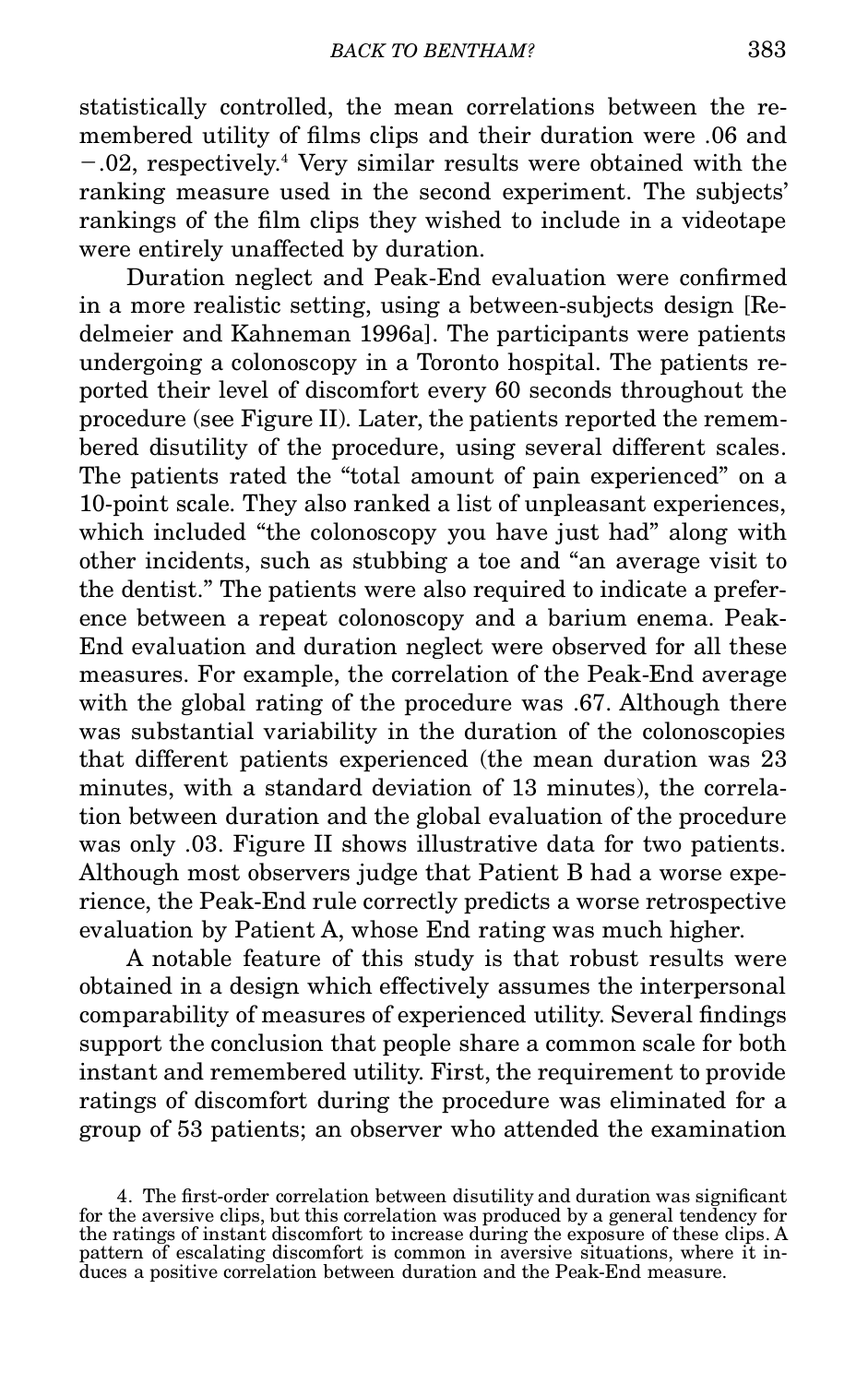

FIGURE II Pain Intensity Reported by Two Colonoscopy Patients (from Redelmeier and Kahneman  $[1\overline{9}\overline{9}6]$ ).

estimated the patient's discomfort every 60 seconds. The Peak-End average of the observer's estimates predicted the retrospective evaluations subsequently elicited from patients  $(r = .71)$ . Second, the physicians who administered the procedure also provided several ratings of each patient's overall discomfort. The correlation between the ratings of patients and physicians was .67. The physicians evidently applied the same model of evaluation (Peak-End rule and duration neglect) as did the patients. One of the questions put to the physicians was whether more anesthetic should have been used. The correlation between answers to this question and the duration of the procedure was .05.

The psychological interpretation of this pattern of findings is straightforward. The subjects and observers in these studies apparently constructed a representative moment of each episode they had experienced (or observed), and used this representative moment as a proxy to evaluate the utility of the entire episode.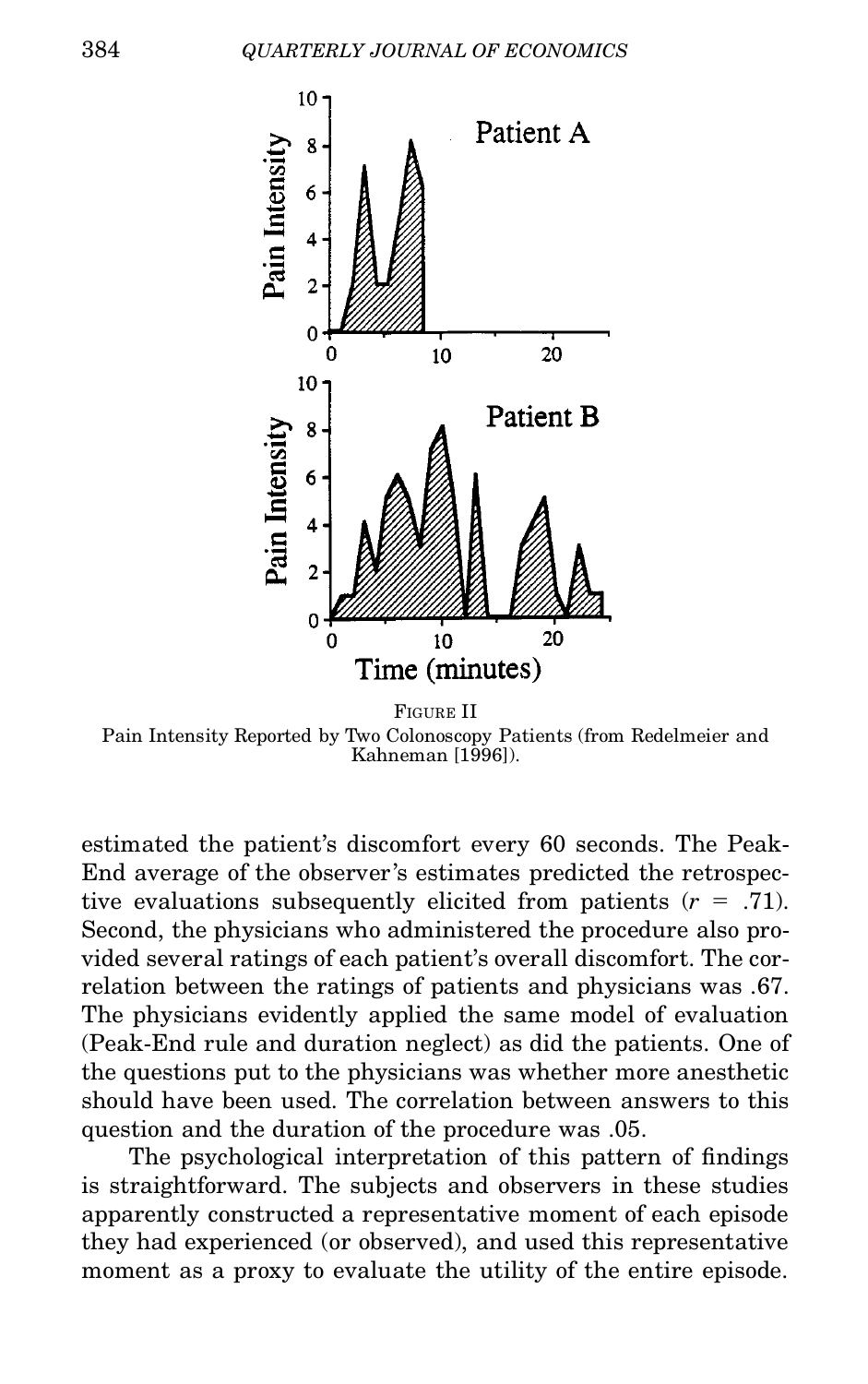The representative moment is better described as a collage than as a precise memory of a particular instant of the experience; it is affected by several singular instants, including the peak and the end of the episode. The duration of the episode is not included in this basic representation, even when it is accurately known [Fredrickson and Kahneman 1993; Kahneman, Fredrickson, Schreiber, and Redelmeier 1993; Varey and Kahneman 1992]. The Peak-End representation controls an emotional response, which is reflected in the global evaluations of the episode, and which we label remembered utility. As was previously observed in the fear response of lower animals [Mowrer and Salomon 1954], this emotional response is essentially independent of duration. When their attention is directed to it, of course, human subjects universally agree that duration is a relevant attribute of pleasant or aversive episodes.

The Peak-End rule entails violations of temporal monotonicity: adding an extra period of discomfort to an aversive episode will improve the remembered utility of the episode if the added period ends on a less unpleasant note. Redelmeier and Kahneman [1996b] tested this prediction in a clinical setting, with a large population  $(N = 682)$  of patients undergoing a colonoscopy. Half the patients were randomly assigned to a condition in which the procedure was extended by leaving the colonoscope in place for about a minute after the completion of the clinical examination. The patients were not informed of the experimental treatment. The experience during the added period was mildly uncomfortable (certainly less preferred than the alternative of removing the instrument) but for many patients less painful than the preceding moments. As predicted by the Peak-End rule, the prolongation of the colonoscopy yielded a highly significant improvement in the global evaluations of the procedure. The purpose of the experiment was to test the hypothesis that an intervention that reduces the remembered disutility of the procedure could increase patients' willingness to undergo further colonoscopies if needed.

We next consider whether the biases of remembered utility transfer to decision utility. As we saw earlier, the description of behavior as governed by pleasure and pain is only applicable to consumption and escape. In many other situations the sovereign masters that determine what people do are not pleasure and pain, but memories of pleasure and pain. Indeed, the only utility that people (and other organisms) can learn from personal experi-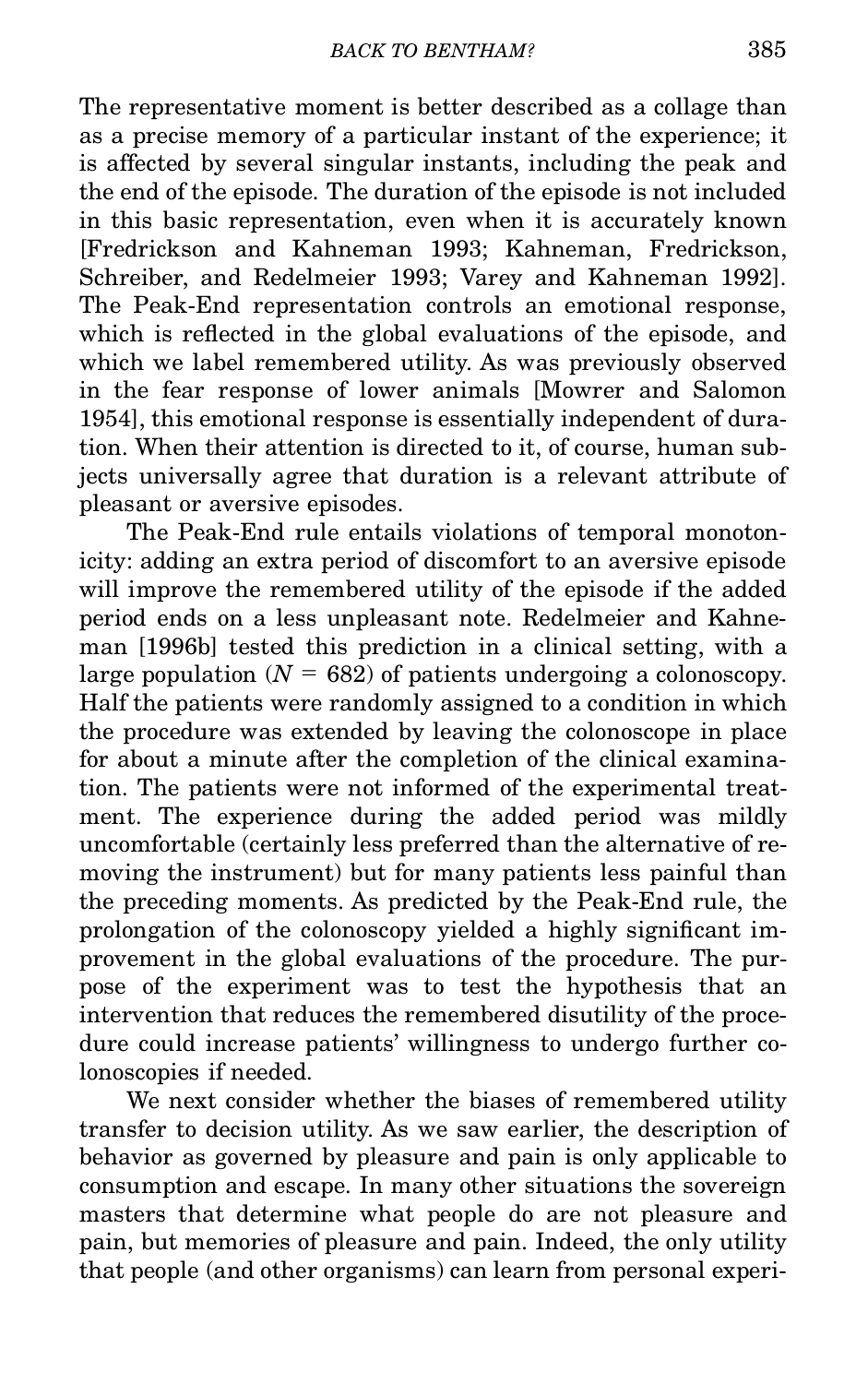ence to maximize is the utility that they remember. If a retrospective evaluation distorts the hedonic quality of an experience, subsequent preferences will be governed by the biased evaluation, not by the original experience. This reasoning implies that the violations of temporal monotonicity observed in ratings of remembered utility should also be observed in actual choices. Several experiments have tested this prediction.

Participants in an experiment reported by Kahneman et al. [1993] were advised that they would undergo painful experiences, and as part of the informed consent procedure were asked to immerse a hand to the wrist in very cold water, for ten seconds. They were told to expect three trials of this kind, but only two were actually conducted. In the Short trial the subject kept one hand in water at 14°C for 60 seconds, after which he was allowed to remove the hand from the water and to dry it with a warm towel. In the Long trial the immersion lasted a total of 90 seconds. Water temperature was kept at  $14^{\circ}$  for the first 60 seconds, at which point (unbeknownst to the subject) the experimenter caused the temperature of the water to rise gradually from 14° to 15° over the next 30 seconds. Different hands were used for the Short and for the Long trials. Half the subjects experienced the Short trial before the Long one; the sequence was reversed for the other subjects. The trials were separated by seven minutes during which the subject performed an unrelated task, which was resumed after the second trial. Seven minutes later, the subject was called in for a third trial, informed that one of the two previous procedures would be repeated exactly, given a choice of whether the first or the second trial should be repeated, and asked to answer several questions about the first two trials.

Several experiments were conducted in this general design, with minor variations of procedure. The 32 participants in the main experiment used a "discomfort meter" to provide a continuous indication of the pain they experienced, on a scale ranging from 0 (no pain at all) to 14 (intolerable pain). The real-time records permitted a classification of subjects into two groups. Most subjects indicated a decline of two or more points on the pain scale during the last 30 seconds of the experiment; the mean level of pain that these subjects recorded was 8.5 at 60 seconds and 4.4 at 90 seconds. For these subjects the Peak-End average was lower on the Long than on the Short trial. As expected, a large majority of them (17 of 21) preferred to repeat the Long trial. The other eleven subjects did not indicate a signicant decrease of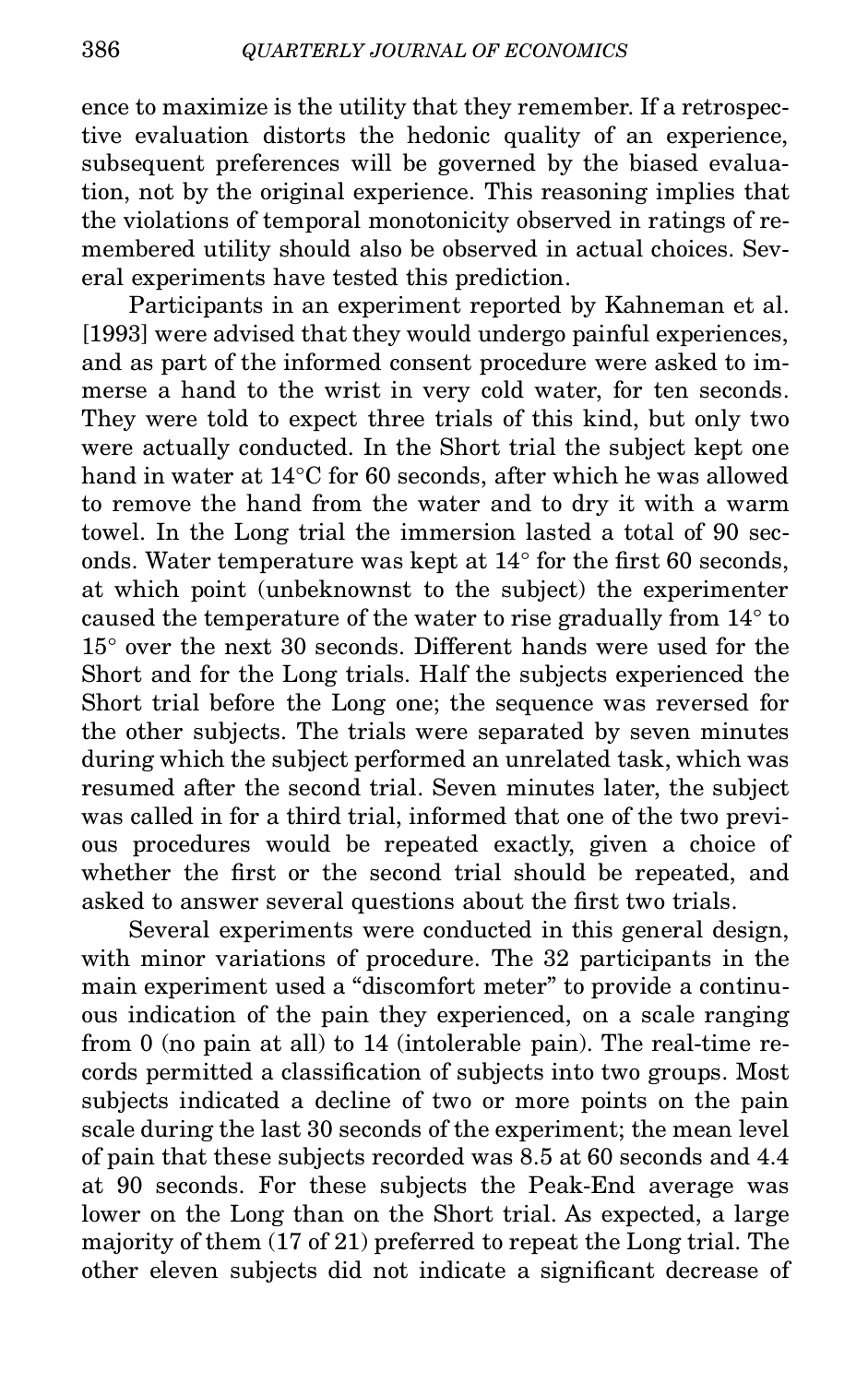pain as the temperature of the water was raised. For these subjects the Peak-End average was very similar on the Short and on the Long trial. Only five of the eleven subjects preferred the Long trial. The difference between the preferences of the two groups was statistically significant, as was the overall preference for the Long trial (69 percent for the 32 subjects). To check the robustness of the results, the experiment was replicated with 37 new subjects, without the requirement to report pain in real time. The results confirmed the original findings: 65 percent of the new subjects preferred to repeat the Long rather than the Short trial.

Subjects did not spend much time in analytic comparisons before choosing which trial to repeat: they simply determined which of the two memories they disliked less. Postexperimental interviews and other observations provided no support for more speculative accounts. First, the interviews confirmed that the Long trial was not chosen out of a wish to endure more pain. Indeed, all subjects quickly removed their hand from the water as soon as they were allowed to do so. Second, the subjects never described the last segment of the Long trial as a pleasurable experience. Third, they did not prefer the Long trial because it yielded a more pleasant postimmersion experience. On the contrary, pleasurable relief was more intense after the Short trial.

The neglect of duration in this experiment represents neither a failure of duration memory (most subjects could correctly answer a question about the durations of the two trials) nor a deliberate strategy. We have observed in unpublished experiments that subjects who are are asked to choose between hypothetical profiles of a Long and Short trial almost invariably obey dominance, although most subjects follow the Peak-End rule and implicitly violate dominance when judging a series of hypothetical profiles one by one [Varey and Kahneman 1992]. In the coldwater experiment, the choice is made by comparing remembered utilities, without performing the explicit comparison that could reveal the Long trial to be a dominated option.

The violations of dominance observed in the cold-water experiment have been replicated with loud sounds as aversive stimuli [Schreiber and Kahneman 1996]. Subjects heard pairs of sounds in immediate succession, then indicated which of the two sounds they would rather hear repeated in a subsequent phase of the experiment. Some of the stimuli were constructed along the lines of the cold-water experiment. For example, one of the pairs of stimuli that the subjects heard was (i) ten seconds of an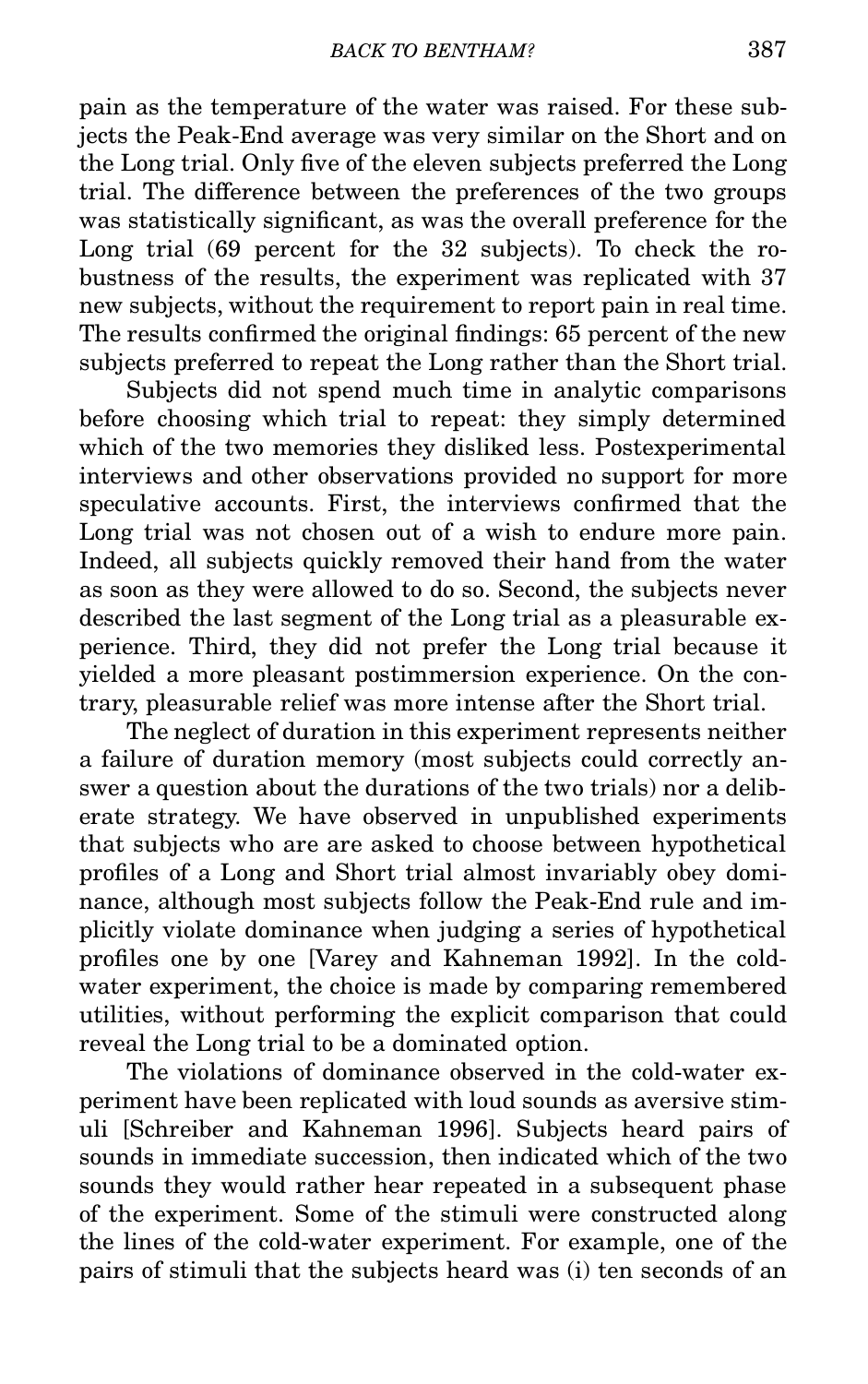unpleasant sound at 78 db, and (ii) the same sound followed by four additional seconds at a lower intensity (66db). There was a significant preference for repeating the Long sounds in such pairs. The pattern did not change in the course of a series of ten decisions, including five which pitted a Long sound against a Short one.

The experiments reviewed in this section all involved short episodes, in which the subjects were passive. The episodes were also hedonically homogeneous; none combined pleasant and unpleasant moments. Although the exact pattern of findings may be specific to this particular class of situations, the results support two general observations. The first observation is methodological: some peculiarities of preferences are unlikely to be understood, or even detected, without first understanding experienced and remembered utility. The second observation is that the statement that decisions maximize utility is not a tautology; it can be proved false.

## III. NORMATIVE ANALYSIS

The subjects in the experiments described in the preceding section violated a compelling principle of temporal monotonicity. We therefore claimed to have observed preferences that do not maximize experienced utility, but we did not specify precisely what maximization means in the context of temporally extended outcomes. We turn to this task now.

The measured primitive of experienced utility is *instant utility,* the hedonic value of a moment of experience as immediately reported or recorded. Significant outcomes last more than an instant, however, and the *total utility* of such outcomes must therefore be derived from a temporal profile of instant utility. The theory presented in this section specifies the conditions under which the total utility of an extended outcome is the temporal integral of some transformation of instant utility. This normative analysis serves two goals. On the one hand, it identifies axioms of total utility that yield a rule of temporal integration and allows an evaluation of the intuitive appeal of these axioms. On the other hand, the analysis constrains the measure of instant utility, which must provide all the information required for an adequate assessment of total utility.

The normative treatment of total utility can be interpreted in at least two ways. The most straightforward interpretation is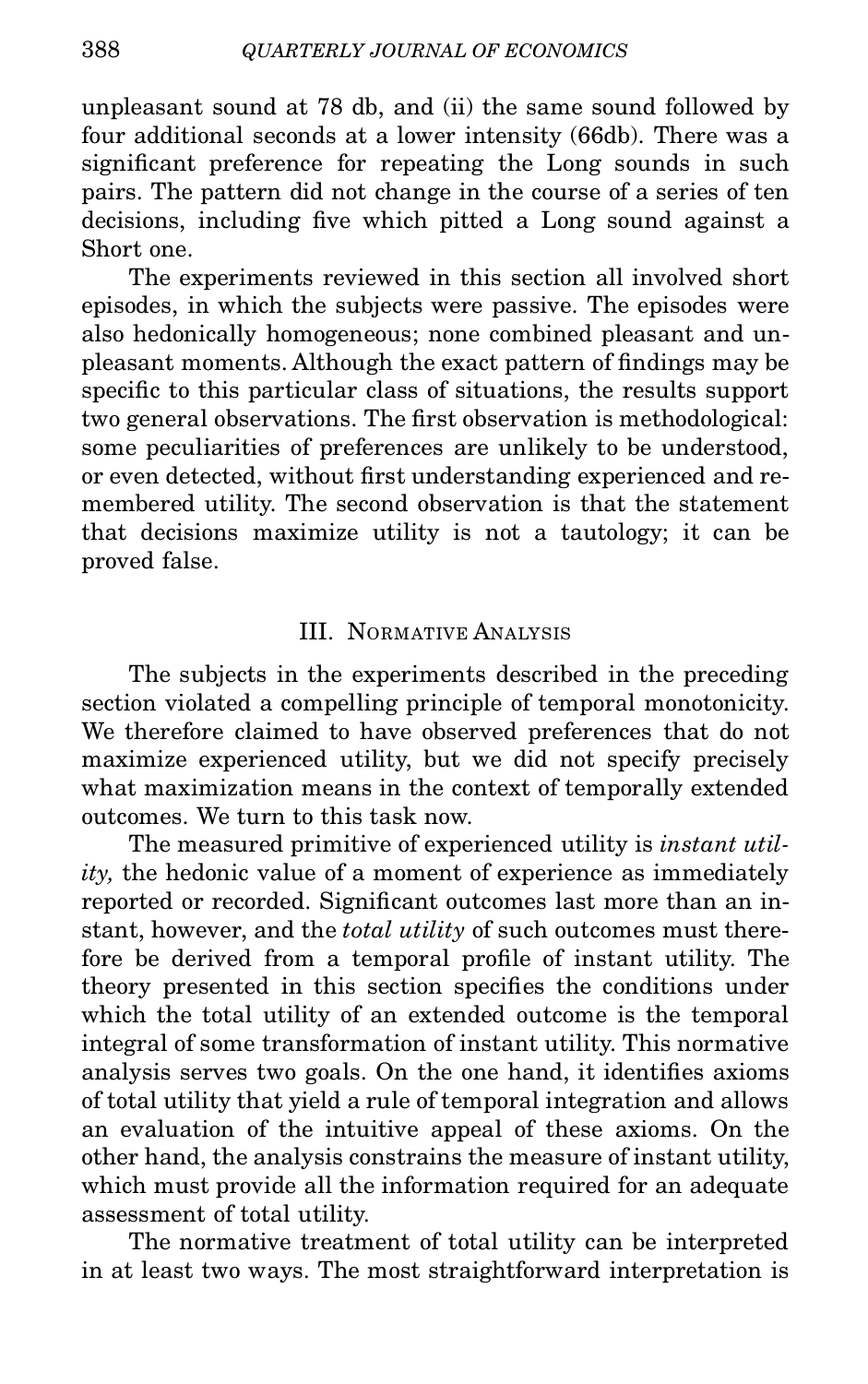that retrospective evaluation of outcomes is a cognitive activity in which people routinely engage, much as they engage in grammatical speech or in deductive reasoning. Normative standards apply to each of these activities. Rules and errors can be identi fied for grammar, for deduction, and also for retrospective evaluation. Economists who associate normative analysis exclusively with decisions may prefer another interpretation, in which total experienced utility is the objective function that a benevolent social planner would wish to maximize.

Temporal integration is an obvious candidate for a normative principle of total utility. A sketch of the idea can be found in Edgeworth [1881, p. 101]: ". . . let there be granted to the science of pleasure what is granted to the science of energy; to imagine an ideally perfect instrument, a psychophysical machine, continually registering the height of pleasure experienced by an individual. . . . The continually indicated height is registered by photographic or other frictionless apparatus upon a uniformly moving vertical plane. Then the quantity of happiness between two epochs is represented by the area contained between the zero-line, perpendiculars thereto at the points corresponding to the epochs, and the curve traced by the index."

The analysis that follows assumes ordinal measurement of both instant utility and total utility. Stronger results that require cardinal measurement are also mentioned. Ordinal measurement of instant utility implies that any two moments of experience can be compared, to establish which of them carries the higher hedonic value. The measure of instant utility should also permit reliable identification of the hedonically neutral state, which plays a special role in the analysis. As was mentioned earlier, these requirements are not beyond the realm of the possible.

The following terms will be used; formal definitions are presented in the Appendix. An *episode* is a connected time interval described by its temporal coordinates. A group of one or more temporally disjoint episodes is called a *temporally extended outcome* (TEO). The *utility profile* of a TEO assigns a level of instant utility to each time point (see Figure II; note that the ordinate is inverted in this figure, to correspond to the format of the patients' ratings).

Utility profiles can be concatenated. If  $f$  is a utility profile of duration  $x$  and  $g$  is a utility profile of duration  $y$ , then their concatenation is of duration  $x + y$ , coinciding with f on the first part and with *g* on the second. For example, imagine that the two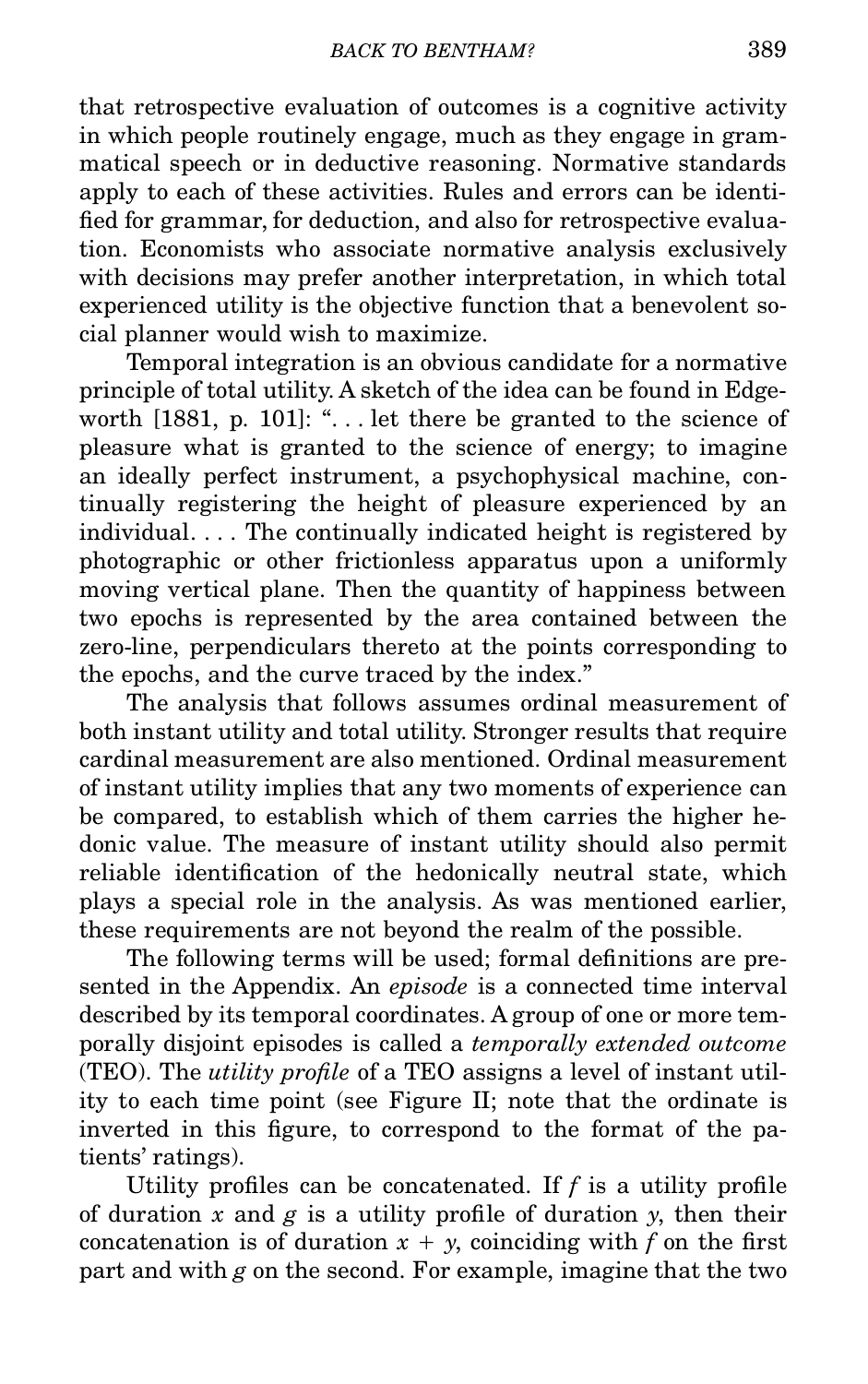disutility profiles shown in Figure II were produced by the same individual, during two colonoscopies conducted on separate days. The patient's total experience of colonoscopy could be represented by concatenating the two profiles. The analysis assumes that the calibration of the scale of instant utility is constant, both for the episodes included in a TEO and for TEOs that are compared with each other. Of course, this requirement is likely to be violated when the situations are radically different, as in comparisons of the experiences of a person as a baby and as an adult.

We now present axioms for total utility that characterize the integration rule. The first axiom considers neutral utility profiles, defined as profiles in which instant utilities are hedonically neutral, i.e., "neither good nor bad." It plays an essential role in comparisons of TEOs that differ in duration.

AXIOM 1 [concatenation of neutral utility profiles]. The total utility of a utility profile is not affected by concatenation with a neutral utility profile.

The conditions that we impose next reflect the consequentialist requirement that a measure of instant utility should comprise all the information required for the determination of total utilities.

AXIOM 2 [monotonicity in instant utility]. Increases of instant utility do not decrease the total utility of a utility profile.

The axiom implies that any local improvement of instant utility is perceived as an improvement of total utility, irrespective of earlier or subsequent instant utilities.

AXIOM 3 [monotonicity in total utility]. In a concatenation of two utility profiles, replacing one profile by another with a higher total utility will increase the total utility of the concatenation.

Axiom 3 implies separability of disjoint time periods. If one utility profile is better than another, then this is not affected by the utility profiles that precede and follow them. The instant utility ratings must be "sufficient statistics" in the sense that all the information needed to evaluate the goodness of an episode must be incorporated in its utility profile. In particular, any effects of previous or anticipated consumption on the utility of present consumption must be incorporated in the measure of instant utility. Separability is commonly used to characterize additive decompos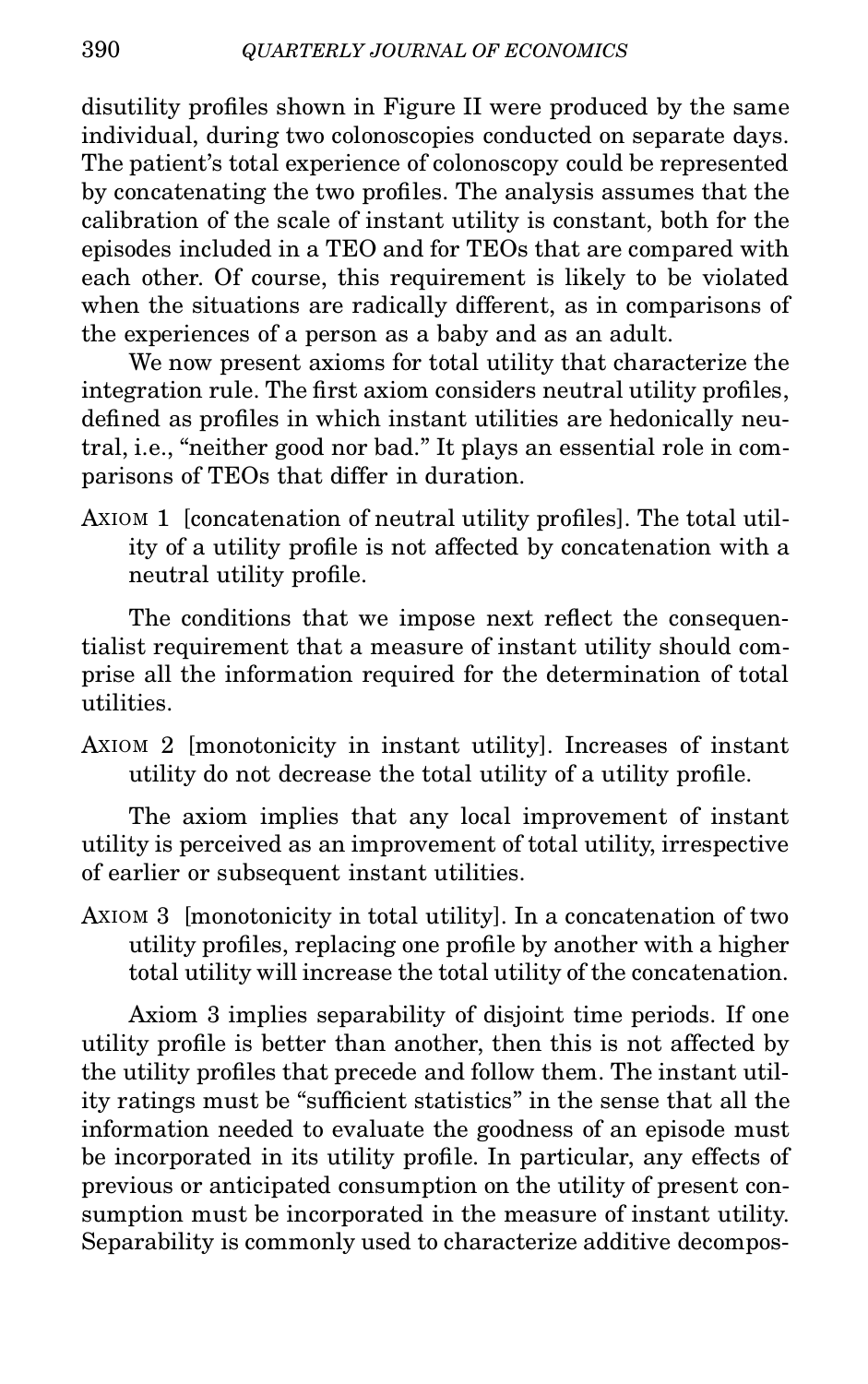ability over disjoint time intervals; thus, Axiom 3 is the crucial axiom for the integral representations obtained in this section.

THEOREM 1. The three axioms above hold if and only if there exists a nondecreasing ("value") transformation function of instant utility, assigning value 0 to 0, such that total utility orders utility profiles according to the integral of the value of instant utility over time.<sup>5</sup>

The normative determination of total utility consists of two parts. Instant utilities are first measured and then transformed by means of the value function. As noted earlier, the same normative analysis applies to the subject who reported the instant utilities and to an observer with access to the utility profile. The theorem assumes that the instant utility ratings are ordinal except for the zero point. The transformation yields a ratio scale, which is unique up to multiplication by a positive scale factor. The present formulation and axioms differ from other treatments in the time preference literature mainly in our use of the concatenation operation. This operation is applicable because global evaluations are undated. Our derivation combines techniques from "Höelder's theorem" with Gorman's [1968] result on the representation of separable preferences.

Separability in terms of outcomes is not reasonable, and counterexamples are easily constructed. For example, the relative values of a strenuous walk and of reading a book in the afternoon depend on whether the individual spent the morning playing tennis or working at a computer. One response to the problem is a nonadditive model of preferences over outcome pro files that permits violations of separability, as in Gilboa [1989] and Constantinides [1990]. Our model retains separability because it assumes that utility profiles are specified in terms of instant utilities, not outcomes. Using measurements of instant utility, we would expect to find that the relative instant utilities of alternative programs for the afternoon depend strongly on how the morning was spent. Separability is reasonable when outcomes are described in terms of instant utility, provided that instant utility incorporates all order effects and interactions between outcomes. This treatment is similar to Stigler and Becker

<sup>5.</sup> Because the term utility is already used in another sense, we resort to the term "value" to designate the transformation of instant utility.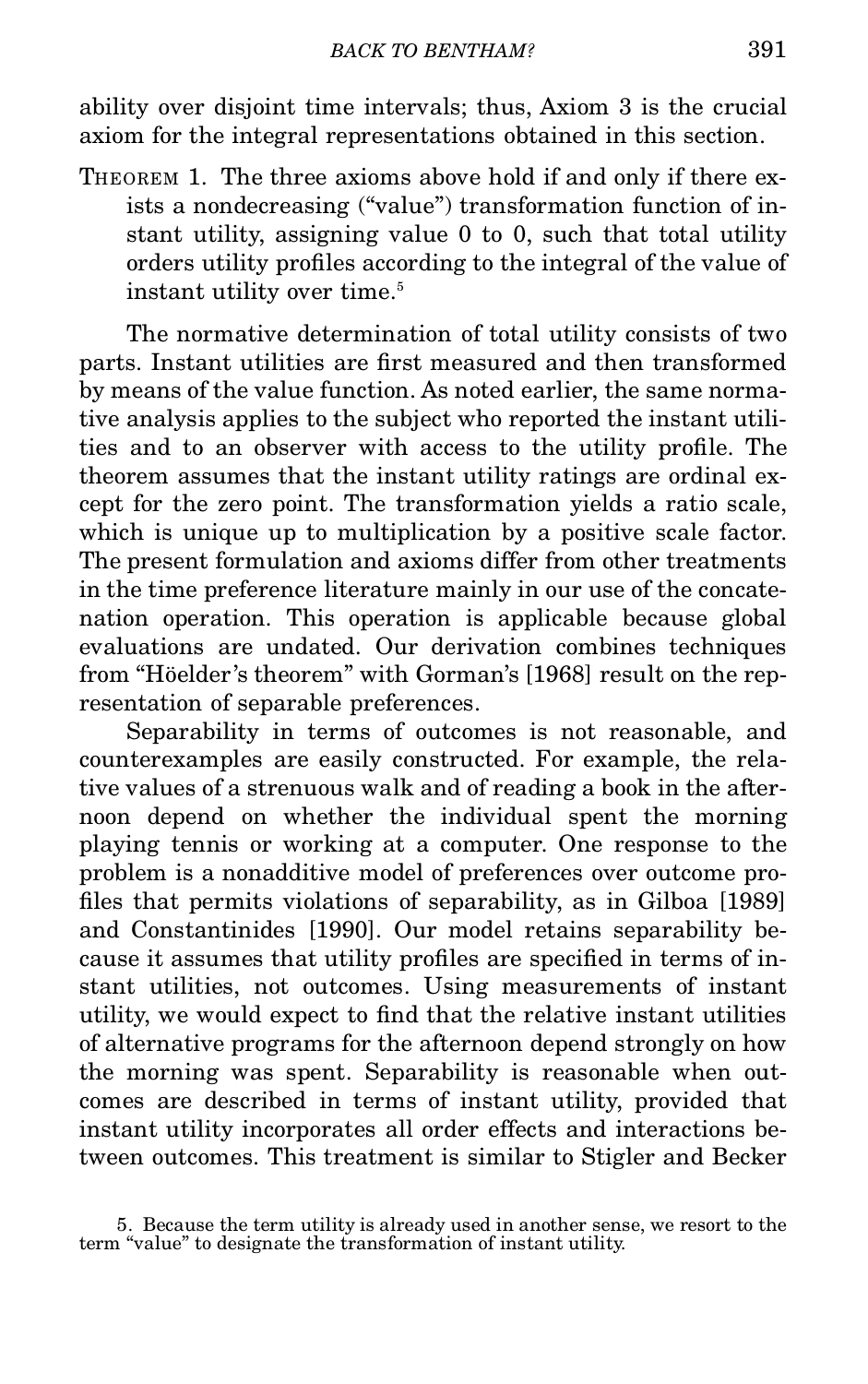[1977], who achieved separability by redefining outcomes as appropriate conjunctions of present and past consumption.

An implication of Theorem 1 is that the ordering of time points in a utility profile does not affect total utility.

 $COROLLARY 1$ . The total utility of a utility profile, and hence of a TEO, depends only on the generated time distribution over instant utility, i.e., the total time spent at each region of instant utility.

This corollary reflects the time neutrality of the model.

The analysis becomes simpler if cardinal measurement of instant utility can be assumed, so that differences of instant utility are meaningful. Transformation by the value function is not required in this case. The following axiom characterizes cardinal measurability of instant utility.

- AXIOM 4 [cardinality of instant utility]. The ordering of total utility of two utility profiles does not change if for both the instant utility level is increased by the same constant over an equally long time period.
- THEOREM 2. Axioms 1, 2, and 4 hold if and only if total utility orders utility profiles according to the integral of instant utility over time.

Theorems 1 and 2 can be simplified further if total utility is measured at a cardinal level (Theorem A.2 and Corollary A.1 in the Appendix).

Finally, we note the following simple implication, which is satisfied in each of the models, and was tested empirically in the experiments described in the preceding section.

COROLLARY 2 [time monotonicity]. Axioms 1 (concatenation of neutral utility episodes) and 2 (monotonicity of instant utility) imply that concatenation with a utility profile that lies entirely above zero does not lower total utility, and concatenation with a wholly negative profile does not raise total utility.

# IV. DISCUSSION

The object of this paper was to show that experienced utility is governed by a distinctive normative logic, that it is potentially measurable, and that the empirical study of experienced utility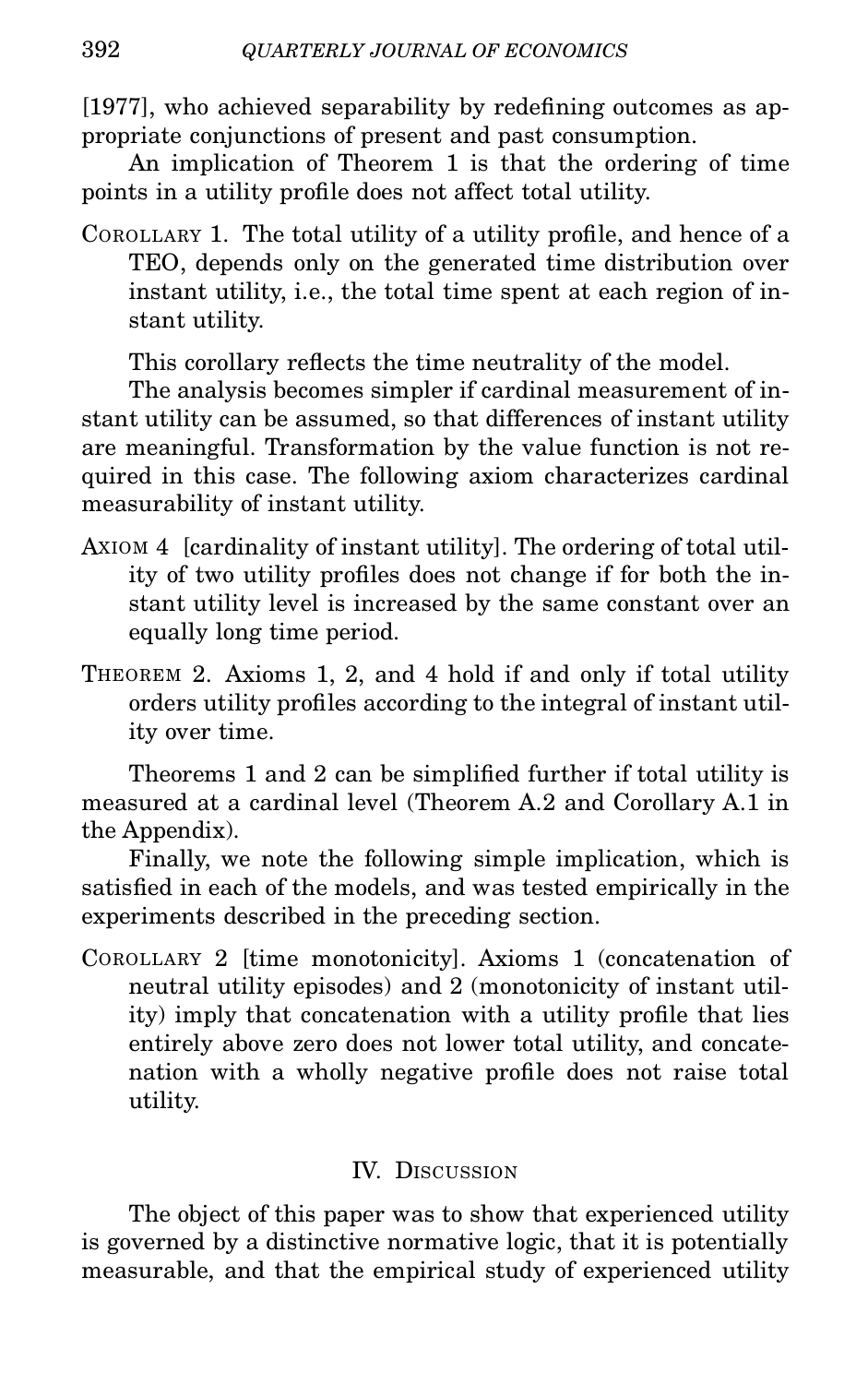is relevant to some topics of concern to economists. We discuss these issues in turn.

*1. Normative issues.* Our analysis of total utility assumes a time-neutral perspective and emphasizes duration as a feature of outcomes. Neither idea is new. There is a long history of debate about the normative status of time preferences, especially about the rationality of discounting the future [Loewenstein 1992], and duration is represented in any treatment of utility over time. However, the context of experienced utility highlights particular aspects of these ideas.

Although many authors have argued for a time-neutral perspective, the prevailing position in the economic literature is that utility discounting is compatible with rationality. The exclusive focus on decisions in economic thinking helps explain the tolerance for discounting: decision utility is evaluated from the perspective of an agent for whom immediate outcomes indeed loom larger than more distant ones. In contrast, the total experienced utility of an outcome is not evaluated from any particular point in time. The entire utility profile of the outcome must be known, but the date of the evaluation is irrelevant. The same reasoning extends naturally to time-neutral weighting of early and late segments of extended outcomes. Although other models of total utility could be formulated, time neutrality appears most appropriate for the evaluation of experienced utility. The adoption of this principle has significant normative consequences. An important case is the evaluation of actions that produce immediate benefits and long-term costs, a category that includes many selfdestructive practices. Discounting induces a bias in favor of these actions, which is avoided in a time-neutral perspective. Time neutrality is therefore appealing, both as a rule of personal prudence and as a principle of social planning.

To appreciate the normative significance of temporal integration, consider an extended outcome that consists of one period of pleasure and one period of pain. Recall that integration implies the existence of a suitable monotonic transformation of instant utility (and disutility) to ratio scales (invariant up to a multiplication by a positive constant) with the same zero point. The ratio of the total durations of positive and negative periods in a mixedaffect TEO, which is observable, jointly constrains the global evaluation of the TEOs and the measures of instant utility and disutility. A globally positive evaluation of such a TEO is justified only if the ratio of the averages of (suitably transformed) utilities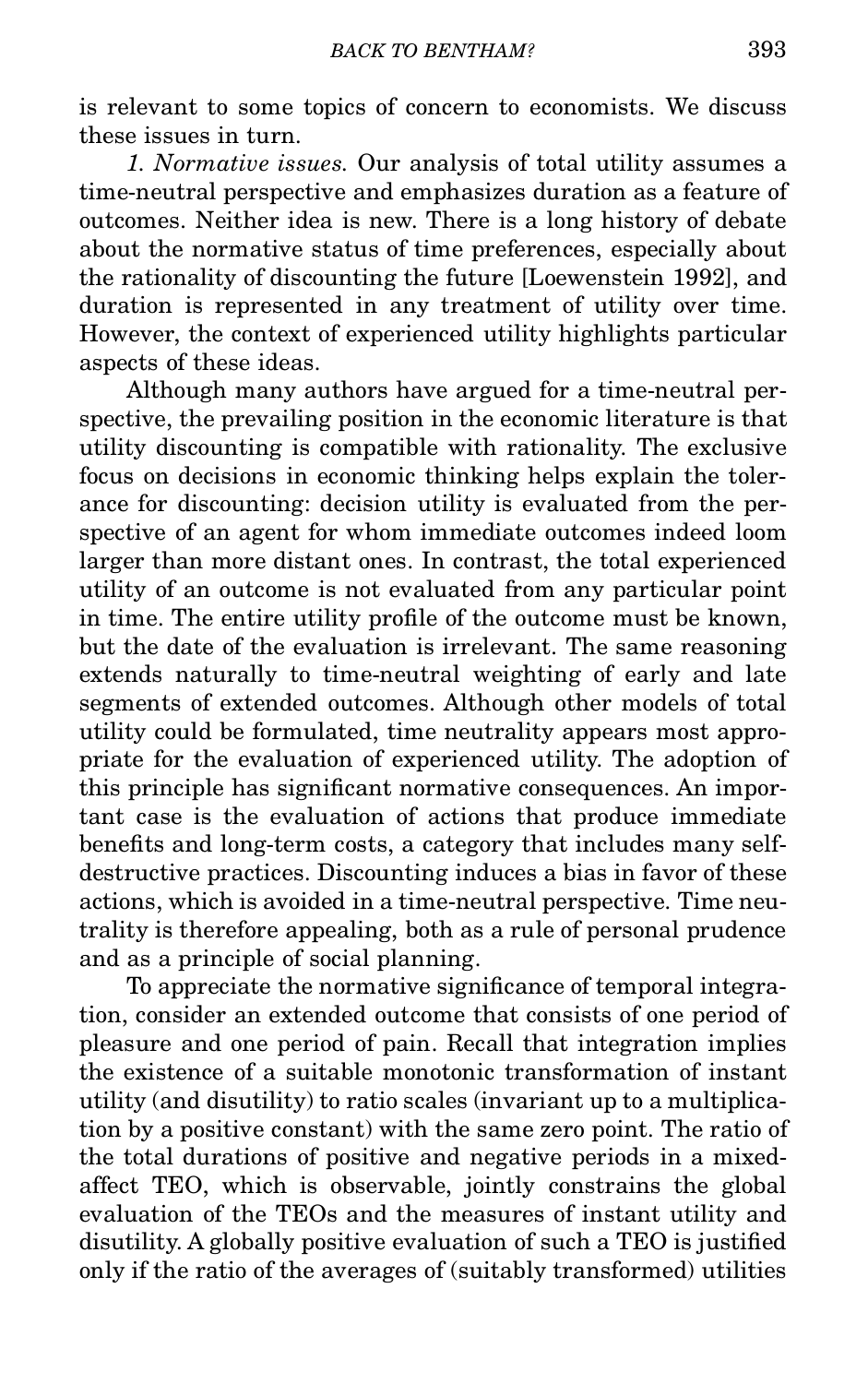and disutilities in the two periods is more extreme than the ratios of their durations. A global positive evaluation can appear implausible when the pleasure is very brief in relation to the pain. However, an agent who is susceptible to duration neglect in the evaluation of TEOs will tend to assign positive remembered utility to outcomes that consisted of periods of intense pleasure and mild pain, with little regard for the relative durations of these experiences. We suspect, for example, that duration neglect is involved in the attitudes of addicts who do not regret their addiction. Appropriate weighting of the durations of episodes has some force as a rule of personal prudence and a principle of social planning [Broome 1991].

*2. Measurement issues.* There has been signicant progress since Edgeworth fantasized a hedonimeter. As illustrated by the research described earlier, continuous or intermittent measurements of affect are feasible in some situations, $6$  where they yield utility profiles that are often quite similar for different individuals. Another promising development is the increasing sophistication of experience sampling techniques, in which individuals are prompted by a preprogrammed beeper to record various aspects of their current experience (e.g., Brandstatter [1991]). These methods are likely to be supplemented in the future by continuous or intermittent measurements of physiological indices of stress and of hedonic states.

The advantage of real-time measures of instant utility is that they avoid the biases of memory and evaluation that affect retrospective judgments of pleasure, pain, and well-being. Because they are much easier to obtain, however, retrospective measures will remain in frequent use. Their effectiveness is likely to be enhanced by procedures that reduce the impact of known biases. For example, improved estimates of the total utility of an episode could be obtained by eliciting from the respondent separate assessments of its duration and of its average instant utility. More generally, we propose that the measurement of experienced utility should be viewed as a difficult technical problem, not a hopeless quest.

*3. Empirical Issues.* As Figure I illustrated, the consideration of experienced utility raises a complex agenda for both theoretical

<sup>6.</sup> Several studies have shown that the requirement to report instant utility has little or no effect on subsequent global evaluations of the episode [Fredrickson] and Kahneman 1993; Kahneman et al., 1993; Redelmeier and Kahneman 1996a].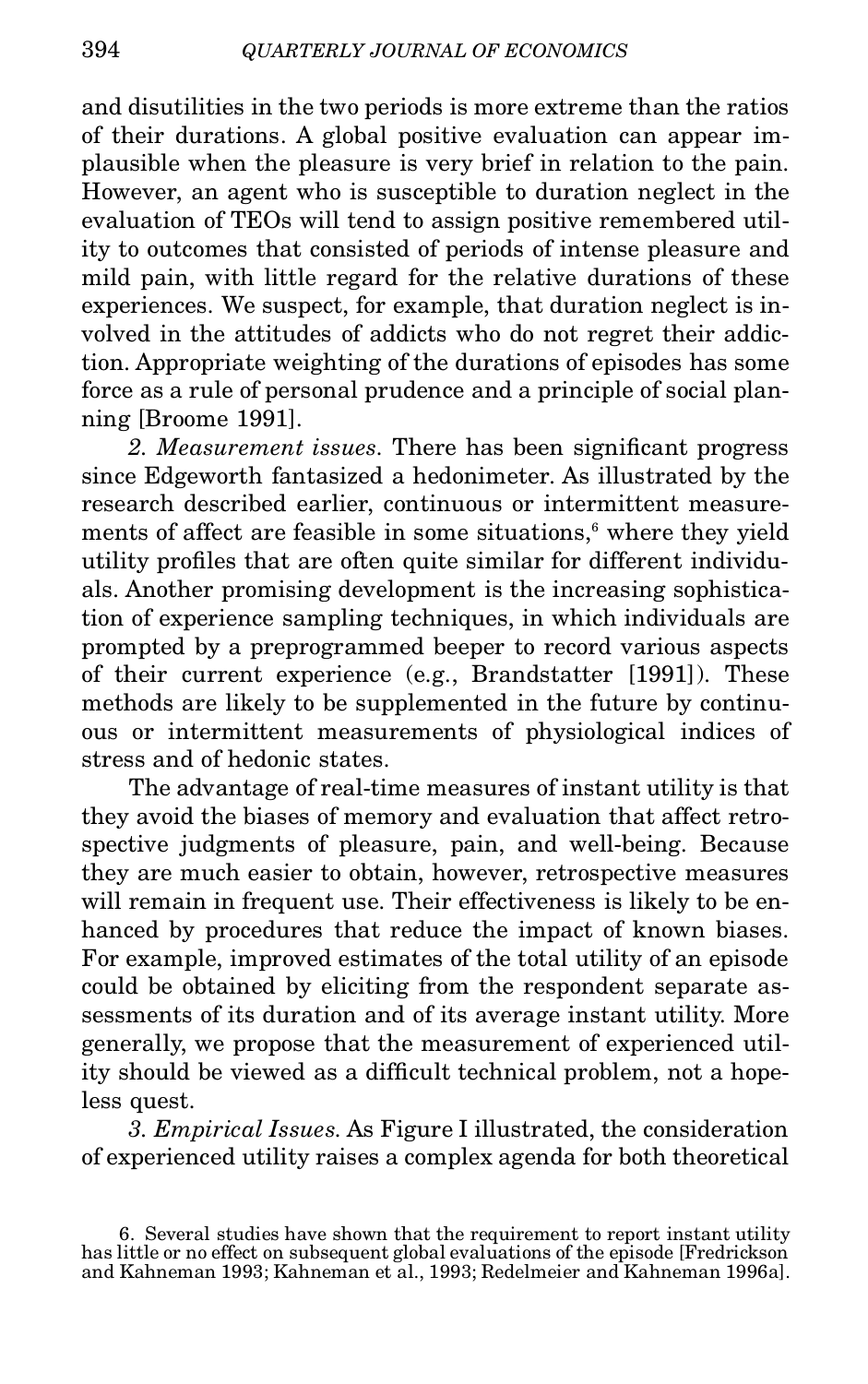and empirical research. Our treatment has focused on the normative question of how TEOs should be evaluated (#3 in Figure I), and on an empirical study of the remembered and decision utility of brief aversive episodes. We found that remembered utility is determined by a Peak-End rule (#4), in violation of temporal integration (#5); preferences for the repetition of episodes were determined by their remembered utility (#8). As a result, decisions failed to maximize experienced utility (#9), although they may have maximized remembered utility  $(410)$ . These findings should be taken as illustrative, because of the narrow range of situations in which they were obtained.

The effects of consumption on the utility of future consumption (#2 in Figure I) play an important role in numerous economic models of individual decisions (e.g., Becker [1996], Constantinides [1990]; Gilboa [1989]). The intuitions that drive these models pertain to the dynamics of experienced utility, but the only observables that the models allow are decisions. The chain of inferences from observed decisions to experienced utility is long and, as we illustrated earlier, sometimes unreliable. We believe that experienced utility can only be understood when it is directly measured, and that a deeper understanding of experienced utility will contribute to the development of richer models of economic decisions.

In a book that has been influential outside economics, Scitovsky [1976] presented numerous ideas about experienced and predicted utility. His treatment implies that people are not generally able to solve the problem of maximizing experienced utility subject to a budget constraint (question #9 in Figure I), at least in part because of their limited understanding and ability to predict their own enjoyment of goods and activities (#6). He argued that American consumers tend to overinvest in comforts and to underinvest in pleasures, and suggested that members of other cultures achieve greater success in the pursuit of happiness. In the absence of measurements of experienced utility, Scitovsky could only support these strong claims by appealing to his readers' intuitions about the psychology of hedonic experience, and to their normative intuitions about the good life. At least in principle, however, his hypotheses could be studied empirically, using appropriate measures of experienced and predicted utility.

Unlike Scitovsky, Becker's analysis of individual behavior assumes that people correctly anticipate the effects of consumption on future preferences and correctly incorporate these predictions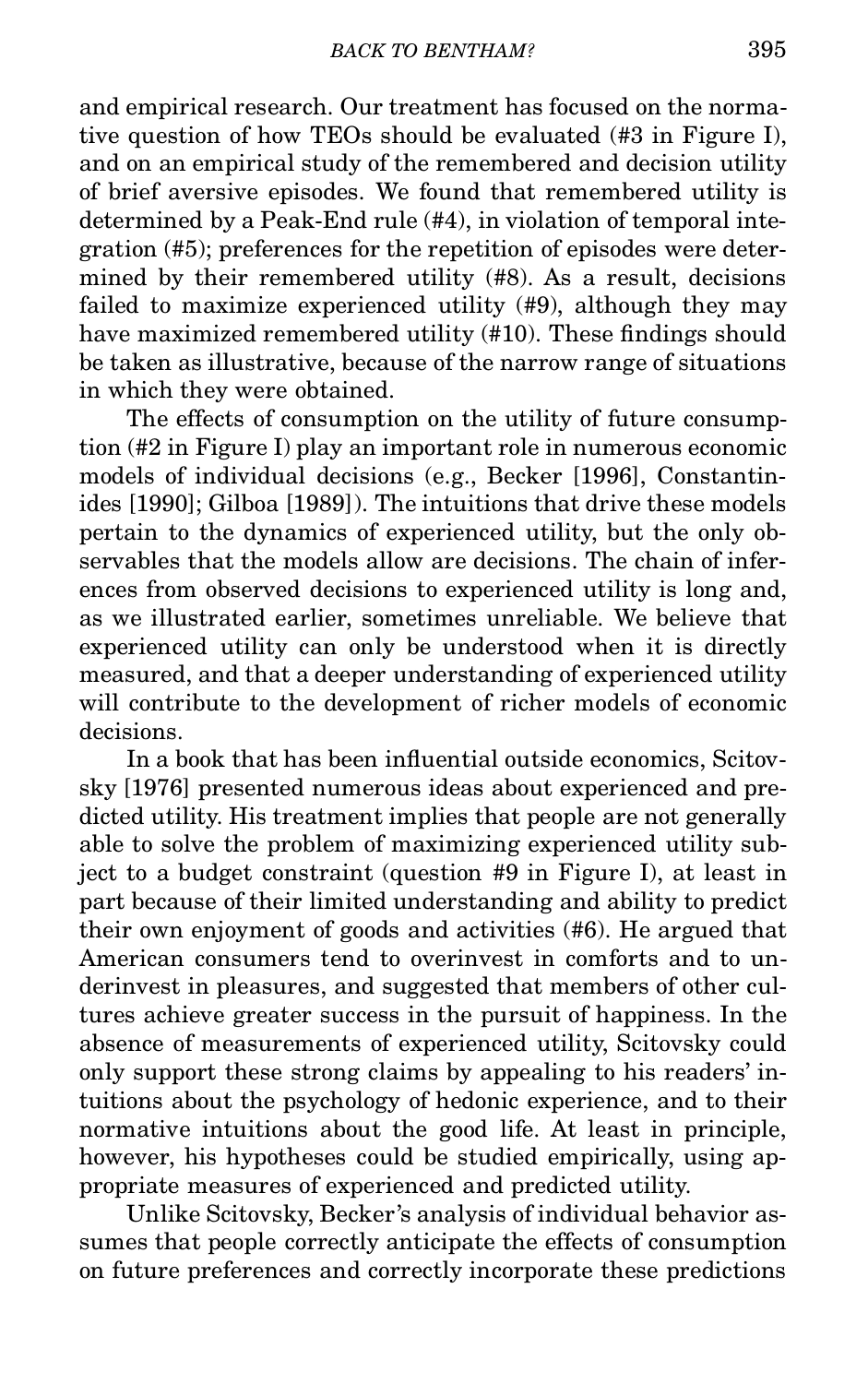in their choices [Becker 1996]. The available evidence supports the more skeptical position. Studies of lay beliefs about the dynamics of taste and hedonic experience have shown these beliefs to be fragmentary and sometimes seriously inaccurate [Snell, Gibbs, and Varey 1995]. For example, the large effects of sheer familiarity in increasing liking and enjoyment are not generally known. Most people are also very surprised to learn that paraplegics are not always miserable and that lottery winners are not particularly happy [Brickman, Coates, and Janoff-Bulman 1978], reflecting a pervasive tendency to underestimate the effects of habituation.

Experimental studies of predicted utility have produced additional evidence of poor accuracy. Participants in two experiments were not able to predict how their own taste for ice cream, low-fat yogurt, or music would change over a week of repeated consumption [Kahneman and Snell 1992]. Failures of individuals to predict their own future choices were reported by Simonson [1990] and by Loewenstein and Adler [1995]. These findings are not compatible with the assumption that it is easy to anticipate future tastes and to plan consumption accordingly.

The errors of remembered utility and the consequent errors of decision that we reviewed earlier do not exhaust the difculties that people have in evaluating extended outcomes, nor do they exhaust the ways in which decisions fail to maximize utility. Thus, many errors of predicted utility are caused by the practice of evaluating an entire extended outcome by evaluating the transition to it. For example, the mistake that most people make in predicting the well-being of paraplegics may reflect their use of the tragic event of *becoming* a paraplegic as a proxy in evaluating the long-term state of *being* a paraplegic. A similar bias is the source of many anomalies of choice. Decision makers are susceptible to framing effects and are led to inferior choices because of the pervasive tendency to evaluate outcomes as changes relative to a reference point [Tversky and Kahneman 1986, 1991]. The focus on changes sometimes induces an extreme form of myopia, where decision makers appear to evaluate a transaction by the anticipated pleasure or pain of *getting or giving up* a good, rather than by evaluating the state of *having* it [Kahneman 1994]. A detailed study of remembered utility, predicted utility, and decision utility can be expected to reveal instructive commonalities, as well as important differences.

*4. Consumer Sovereignty.* Some of the arguments for con-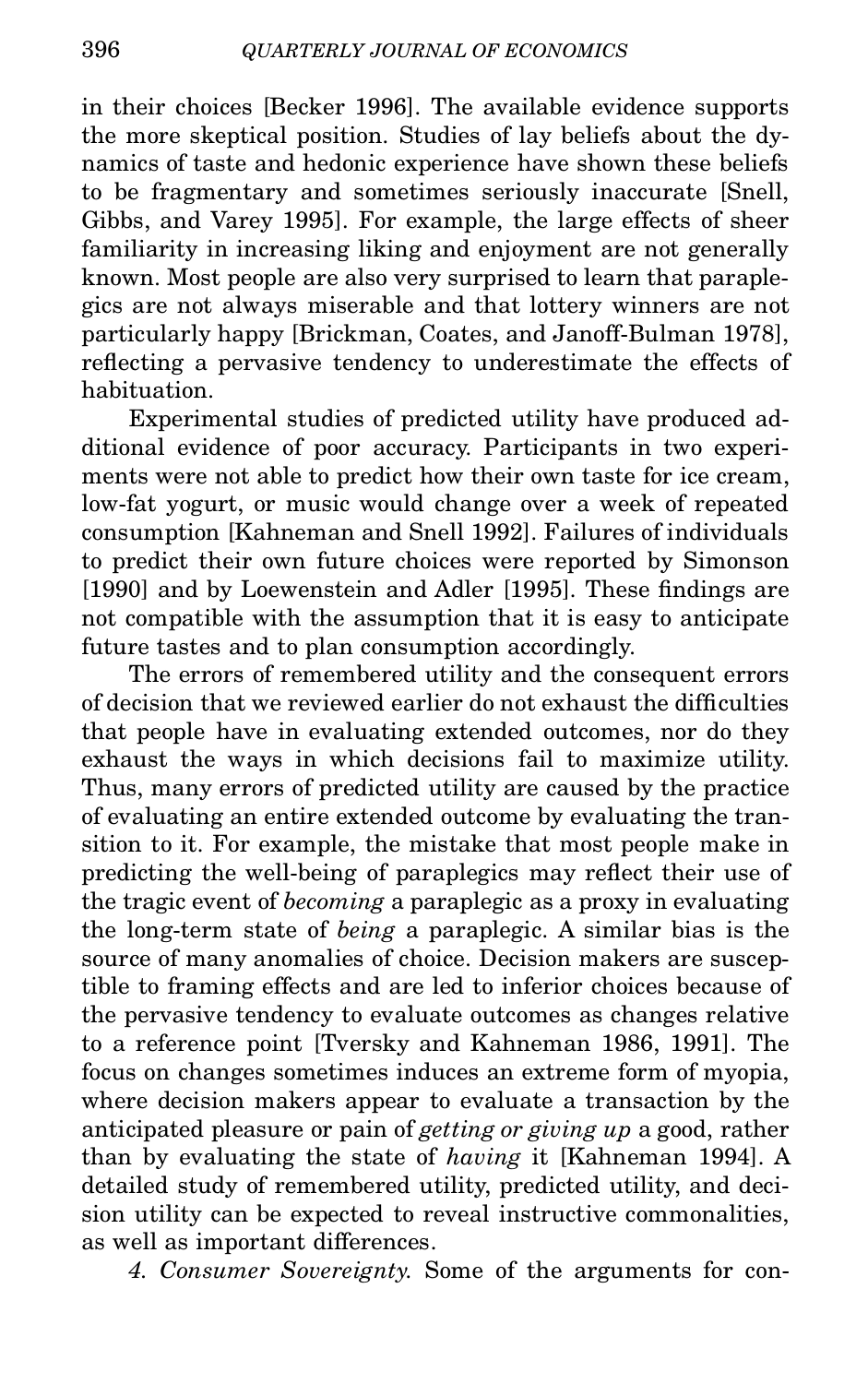sumer sovereignty are called into question by the observation of decisions that systematically fall short of maximizing experienced utility. The dilemma can be illustrated by the example that introduced this paper. The amnesic patient attaches the same decision utility to the two toasters, although the experienced utility that the toasters deliver is different. The question is whether the amnesic's preferences, which clearly do not maximize experienced utility, should nevertheless be respected. This question is of interest because the difference between the patient of the story and normal people may be smaller than is commonly assumed. As illustrated by the experiments described in Section II, normal subjects also choose to expose themselves to avoidable pain because of the peculiarities of remembered utility. Do preferences that exhibit almost total duration neglect deserve respect?

The point of these observations is not to support paternalism, but to reject one of the arguments commonly raised against it. The claim that agents should be left alone because they generally know what is good for them is less secure than is generally assumed in economic discourse. A sounder case for resisting interventions in the decisions of individuals can be made on other grounds, such as the value of freedom and the high risk that coercive power will be abused. Invoking the assumption of rationality in this context merely denies the existence of a real dilemma.

#### V. CONCLUSION

The elimination of experienced utility from economic thought was justified by important considerations, but it was not costless. Perhaps the heaviest cost was that the exclusive concern with decision utility removed some important problems from the reach of empirical research. In particular, the proposition that people maximize utility was granted the status of a maintained hypothesis, which is used to constrain the interpretation of other facts but is not itself subject to test. Admitting experienced utility as a measure of outcomes turns utility maximization into an empirical proposition, which will probably be found to provide a good approximation to truth in many situations and to fail severely in others. The scientific merit of economic analyses that assume utility maximization will vary accordingly. Considerations of experienced utility can help identify situations in which the assumption of consumer rationality should be applied with caution, subjected to empirical test, or avoided altogether.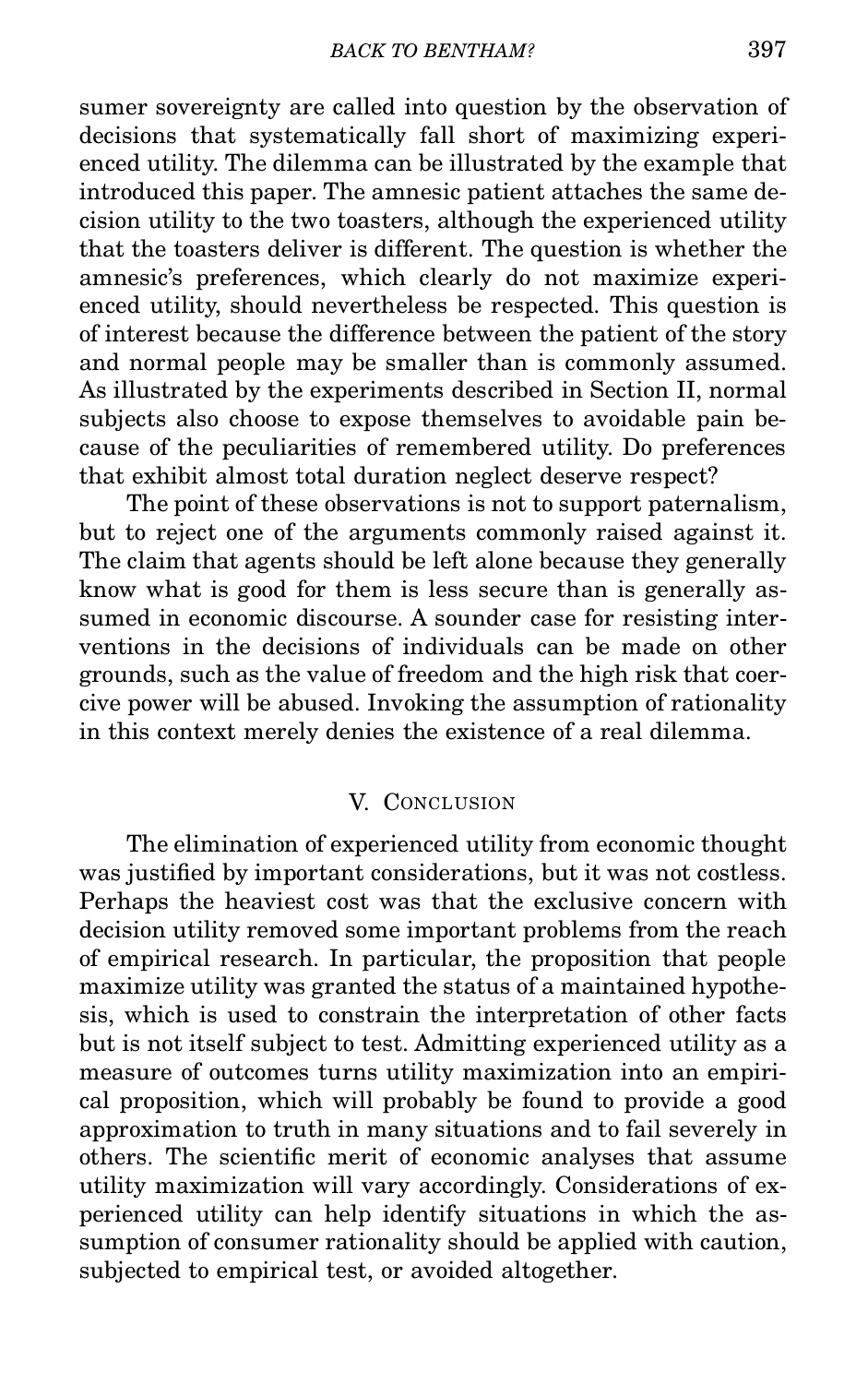### APPENDIX: A FORMAL ANALYSIS AND PROOFS

We denote by  $[B, E]$  a time interval that contains all time points relevant to the analysis to avoid technical details. The interval is assumed bounded. For convenience of notation all time intervals are assumed left-closed and right-open in this analysis. *C* is a set of *outcomes* (describing consumed commodity bundles, health states, social states, etc.) An *episode* is a mapping from a subinterval [*b*,*e*] to *C*, for  $b \geq B$  and  $e \leq E$ . A *TEO* is a mapping from a finite disjoint union of subintervals of  $[B, E]$  to  $C$ .

The set of levels of *instant utilities* is denoted by *X*. *X* is an interval that contains 0; it may be bounded or unbounded. To each TEO we assign a *dated utility profile*, i.e., a function defined on the same domain as the TEO, but assigning to each time point of the domain a level of instant utility instead of an outcome. The instant utility at a time point depends on the outcome associated with that time point, but also on outcomes associated with other time points.

Our analysis has been based on the assumption of no discounting. Hence a dated utility profile defined on some interval  $[b,e]$  is equivalent to a dated utility profile on an interval  $[b+t,$  $e+t$  with corresponding instant utilities, for any *t*. We only need to know the time duration  $e - b$  of the interval, and the instant utility profile over that interval, and we need not know the value of *b* or *e*. Therefore, we assign to each dated utility profile  $f^*$ , defined on a time interval  $[b,e]$ , a mapping f with domain  $[0,e-b]$ , such that  $f(t) = f^*(b + t)$  for all *t*. *f* is called the *undated utility profile,* or *utility profile* for short. Loosely speaking, we set the clock at zero at the beginning of each utility profile; i.e., we use stopwatch time instead of calendar time. The definition reflects the assumption that an hour of some specific level of instant utility yields the same amount of total utility, independent of when it happens in history.

A utility profile, or *profile* for short, is a bounded function from an interval  $[0,d]$  to *X*, where  $0 < d < M$  with *M* the maximal duration that is conceivable; i.e.,  $M = E - B$ .<sup>7</sup> The utility profile is *complete* if its domain is  $[0,M]$ . For two profiles  $f, g$  defined on  $[0,a]$  and  $[0,b]$ , respectively, with  $a + b \leq M$ , the *concatenation f*&g is defined on  $[0, a+b]$  and coincides with *f* on  $[0, a]$  and with g on  $[a, a + b]$  (after appropriate translation of the arguments).

<sup>7.</sup> We make the usual measurability assumptions; i.e., utility profiles are "Lesbesgue-measurable" [Halmos 1950].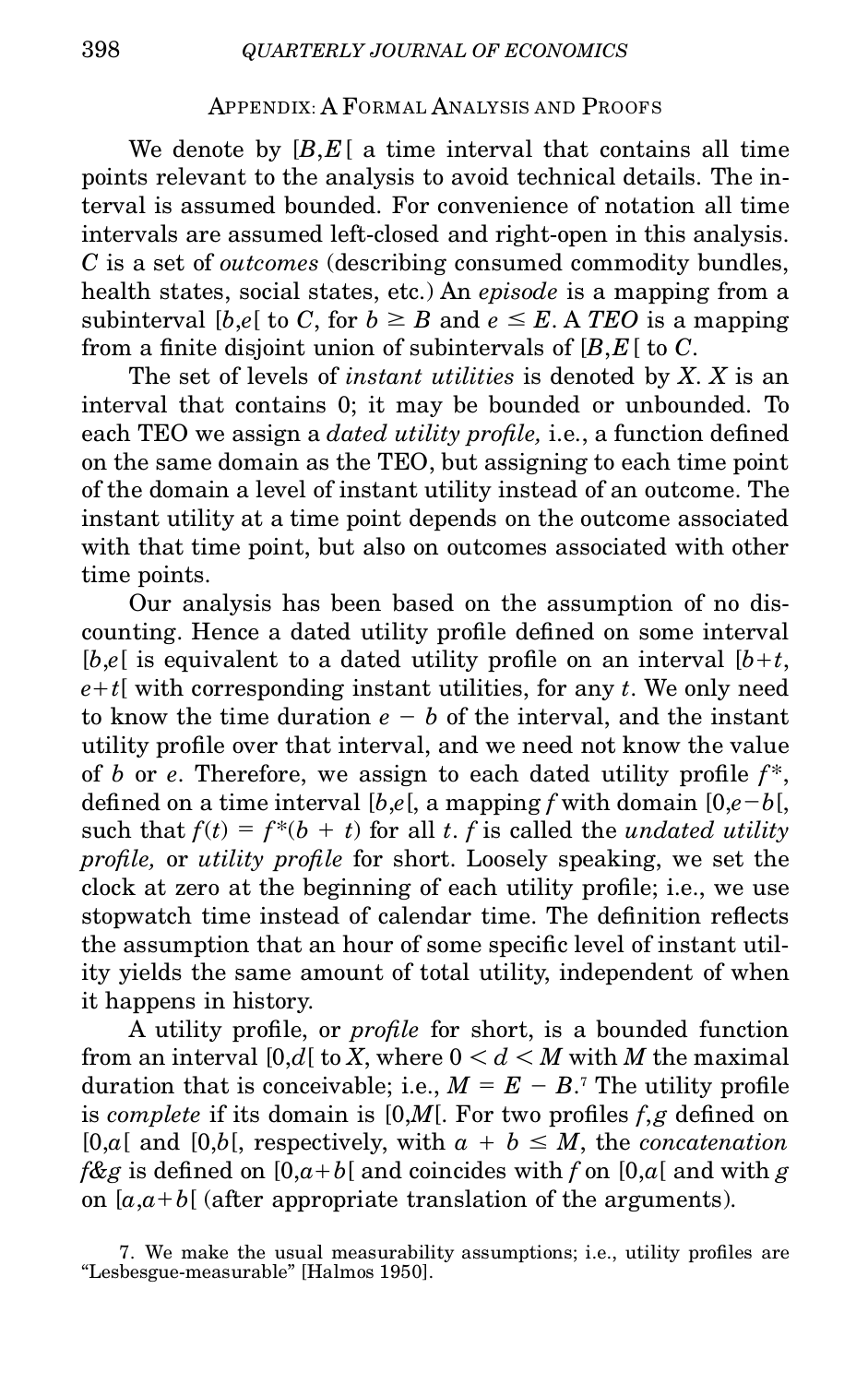Next we define utility profiles for TEOs. A TEO can be considered a concatenation of episodes, and we can consider the utility profiles belonging to the separate episodes of a TEO. The *utility profile* belonging to a TEO is defined as the concatenation of the utility profiles of the episodes that the TEO consists of. Its duration is therefore the total duration of the TEO, i.e., the sum of the durations of the separate episodes. By using the concatenation of the separate utility profiles, we drop the information regarding the time spans between the separate episodes. That is, again, a reflection of our assumption of zero discounting. The assumption would be eminently unreasonable if utility profiles would assign outcomes to time points instead of instant utilities, and illustrates the essential role of instant utility in our analysis.

To each episode and TEO, a utility profile is assigned through the above process, and the total utility of an episode or TEO is simply the total utility of the belonging utility profile. The rest of the analysis will only concern utility profiles.

 $\geq$  is the weak ordering of profiles represented by total utility; i.e.,  $f \ge g$  if and only if the total utility of f is at least as high as that of  $g$ . We assume at first that total utility is measured at an ordinal level, meaning that  $\geq$  comprises all relevant information. Therefore, the first part of our analysis is in terms of  $\geq$ . The restriction of  $\geq$  to complete profiles is denoted by  $\geq$ .

We next turn to Axiom 3, monotonicity of  $\geq$  with respect to total utility. We first give a formal statement of the axiom.

AXIOM A.1 [*monotonicity in total utility,* formal statement of Axiom 3]. If  $f \ge g$ , then  $f \& h \ge g \& h$  and  $h \& f \ge h \& g$  whenever these concatenations are defined. Strict preference in the premise implies strict preference in the conclusion.

We next demonstrate how versions of separability of  $\geq$  follow from monotonicity with respect to total utility. We say that  $\geq$ satisfies *separability* if

$$
(A.2) \t f \geqslant_{c} g \text{ implies } f' \geqslant_{c} g'
$$

whenever, for a partition  ${I, R}$  of  $[0, M]$ ,  $f = g$  and  $f' = g'$  on *I* and  $f = f'$ ,  $g = g'$  on  $R \geq g$  satisfies *left separability* if (A.2) holds only for the special case in which  $I = [0,e]$  for some *e*, and  $\geq$  satisfies *right separability* if (A.2) holds only for the special case in which  $I = [b, M]$  for some *b*.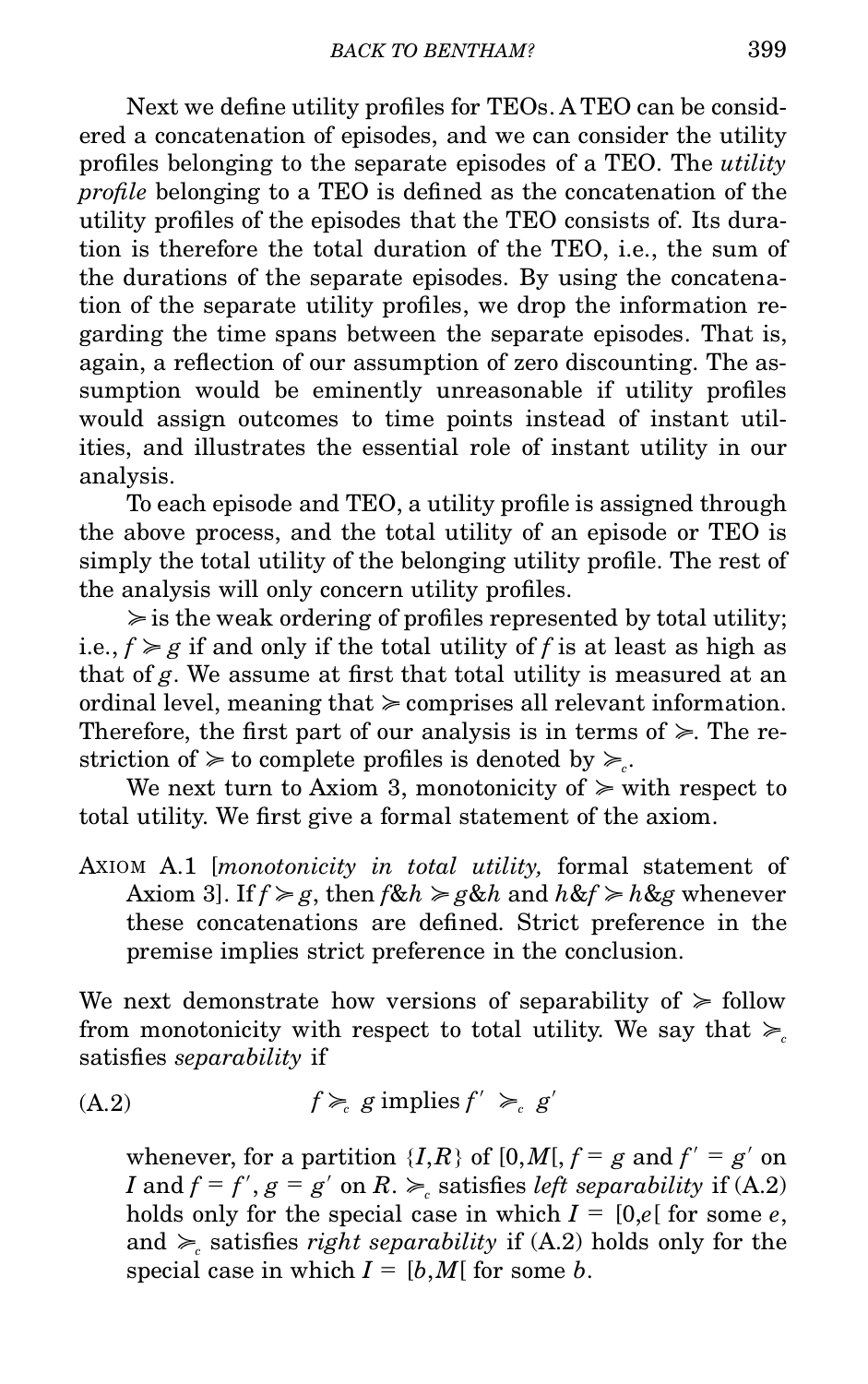LEMMA A.1. Under Axiom 1 (neutral concatenation), monotonicity in total utility implies left- and right-separability for  $\geq$ .

*Proof.* For left-separability, let  $f_i f'$ ,  $g_i g'$  be as above, and assume that  $I = [0,e]$ . We can write  $f = c \& x, g = c \& y, f' = c' \& x,$  $g' = c' \& y$  (define *c* as the restriction of  $f (= g)$  on [0,*e*], *x* as the restriction of  $f = f'$  on [*e*,*M*], "shifted leftwards," etc.). By monotonicity in total utility, we have

$$
x \gt y
$$
 implies  $c\&x \gt c\&y$  and also  $c'\&x \gt c'\&y$ .  $x \prec y$  implies  $c\&x \prec c\&y$  and also  $c'\&x \prec c'\&y$ .  $x \sim y$  implies  $c\&x \sim c\&y$  and also  $c'\&x \sim c'\&y$  (apply the condition both with  $\geq$  and  $\leq$ ).

That is, in each case the preference between *f* and *g* agrees with that between  $f'$  and  $g'$ . This is what left-separability requires.

Right-separability is derived similarly, considering  $f' = x \&c$ ,  $g = \gamma \&c, f = x\&c, g' = \gamma \&c'.$ 

Our technical condition concerns continuity with respect to the supremum norm. A sequence of profiles  $f^j$  *converges* to a profile  $f$  (in supremum norm) if these profiles are all of the same duration, and for each positive e there exists a natural number *N* such that  $[f^{j}(t) - f(t)] \leq \varepsilon$  for all  $j \geq N$  and *t* in the domain.  $\emph{Supnorm-continuity}$  means that, for every sequence  $f^j$  converging to *f* in supremum norm, and every  $g \succeq f$ , there exists a natural number *N* such that  $g \succeq f^j$  for all  $j \geq N$ , and the same holds with  $\prec$  instead of  $\succeq$  everywhere. We now state the main theorem formally.

THEOREM A.1 [formal version of Theorem 1]. Let  $M > 0$ . For a binary relation  $\geq$  defined over the (utility) profiles, i.e., all measurable bounded mappings from subintervals [0,*e*[ of  $[0,M]$  to an interval X containing 0, the following two statements are equivalent.

(i) There exists a nondecreasing continuous ("value") function  $v: X \to IR$ , assigning value 0 to 0, such that profiles are ordered according to the integral of the value of instant utility over time.

 $(ii) \geq i$  is a supnorm-continuous weak order, Axiom 1 (neutral concatenation), Axiom 2 (monotonicity in instant utility), and Axiom 3 (monotonocity in total utility, i.e., Axiom A.1) hold.

Furthermore, *v* in (i) is a ratio scale.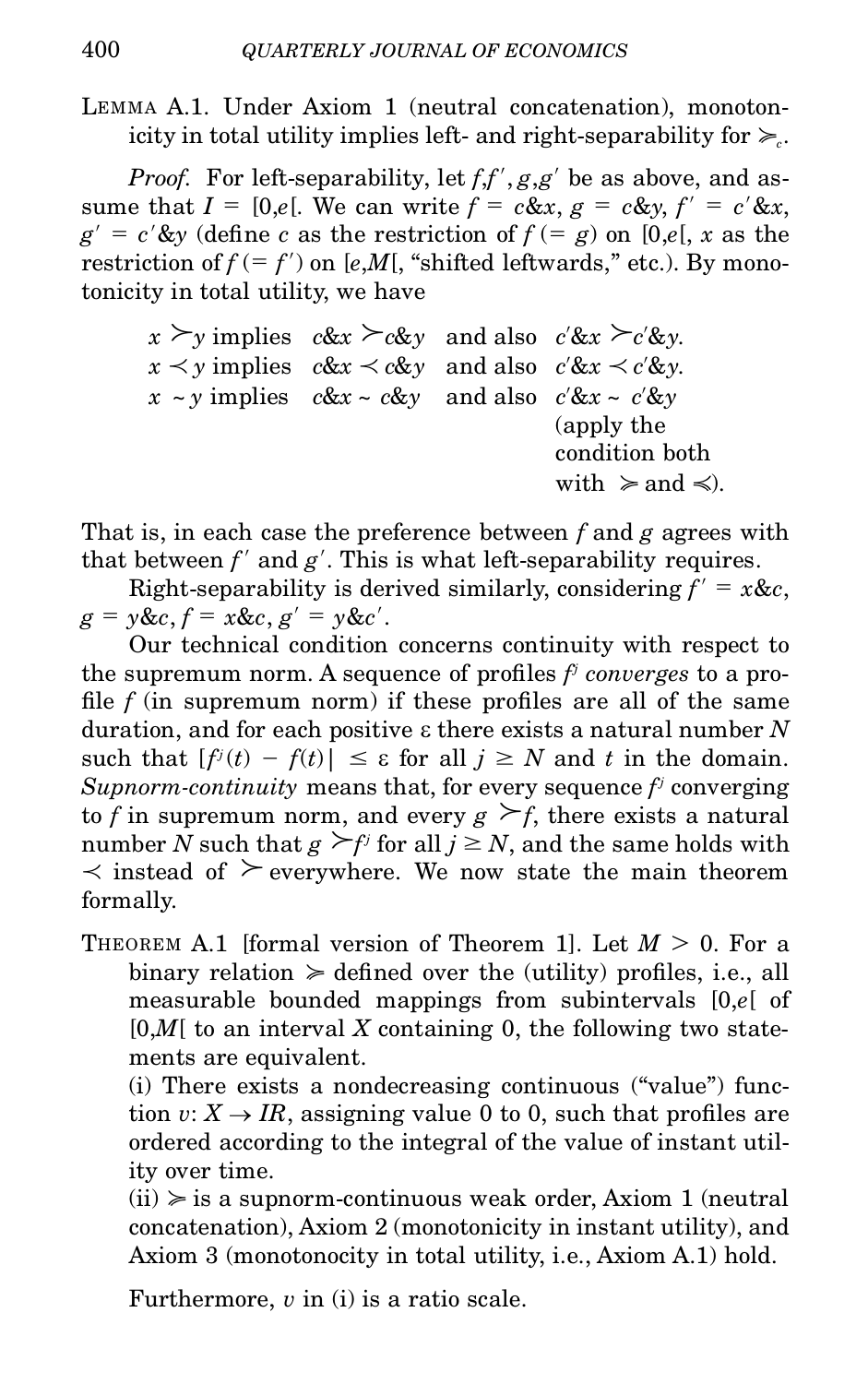*Proof.* Since the implication (i)  $\Rightarrow$  (ii) is easily established, we assume (ii) and derive (i), as well as the uniqueness result. As the theorem is trivial if all levels of instant utility are equivalent (then all profiles are equivalent by Axiom 2, and  $v = 0$ ), we assume that there are two levels of instant utility that are not equivalent. Because of neutral concatenation, we will mostly restrict attention to the weak ordering  $\geq$  of the complete profiles defined on all of  $[0, M]$ . By Lemma A.1, monotonicity in total utility implies left- and right-separability of  $\geq$ .

For some  $n \geq 3$ , we now partition the interval [0, *M*] into *n*  $\text{subintervals } [m_0, m_1[, \ldots, [m_{n-1}, m_n[ \text{ of equal length } M/n \text{ } (m_0 = 0,$  $m_n = M$ ). By  $(x_1, \ldots, x_n)$  we denote the complete profile that assigns  $x_i$  to all time points in the *j*th interval. This set of complete profiles, denoted by  $F$ <sup>n</sup>, is isomorphic to  $X$ <sup>n</sup>, and we now study the  $\mathbf{r}_{\mathbf{c}}$  restriction  $\mathbf{r}_{\mathbf{c}}$  of  $\mathbf{r}_{\mathbf{c}}$  to  $F$ <sup>*n*</sup>. We first show that any interval  $[m_{j-1},m_j[$ is *essential* with respect to  $\geq_r$ , i.e., profiles from  $F^n$  that agree outside of the interval need not be equivalent.

Assume that the level of instant utility *x* is strictly preferred to *y*; i.e., the complete profile that is constant *x* is strictly preferred to the complete profile that is constant *y*. Assume, for contradiction, that  $x[m_{j-1},m_j] \sim y[m_{j-1},m_j]$ , where we follow the convention of using the set  $[m_{j-1}, m_j]$  to denote also the indicator function that is 1 on  $[m_{j-1}, m_j[$  and 0 on the rest of [0, *M*[. By Axiom 1,  $x[m_{i-1}, m_i] \sim y[m_{i-1}, m_i]$  also holds for all *i* different than *j*. Then, by left- and right-separability,  $y[0, M] \sim x[0, m_1] + y[m_1,$  $M[\sim x[0,m_2[ + y[m_2, M[\sim \dots \sim x[0,m_{n-1}[ + y[m_{n-1}, M[\sim x[0, M[\sim \dots \sim x[0, M[\sim \dots \sim x[0, M[\sim \dots \sim x[0, M[\sim \dots \sim x[0, M[\sim \dots \sim x[0, M[\sim \dots \sim x[0, M[\sim \dots \sim x[0, M[\sim \dots \sim x[0, M[\sim \dots \sim x[0, M[\sim \dots \sim x[0, M[\sim \dots \sim x[0, M[\sim \dots \sim x[0, M[\sim \dots \sim x[0, M[\sim \dots \sim x[0, M[\sim \dots \sim x[0, M[\sim \dots \sim x$ contradicting our assumption that  $y[0, M] \prec x[0, M]$ . So every interval  $[m_{j-1}, m_j]$  is essential with respect to  $\geq r$ .

Because all intervals are essential and  $n \geq 3$ , and  $\geq \infty$  is a continuous weak order that satisfies left- and right-separability, it satisfies full-force separability by Gorman [1968], and there exist functions  $V_1, \ldots, V_n$  such that  $V_1(x_1) + \ldots + V_n(x_n)$  represents  $\geqslant_r$  of  $F$   $\cdot$  . We may, and will, assume that  $V_j(0) = 0$  for all *j*. Because Axiom 1,  $(x,0,\ldots,0) \sim (0,x,0,\ldots,0) \sim \ldots \sim (0,\ldots,0,x)$ , and this implies that  $V_1(x) = \ldots = V_n(x)$  for all *x*. We define  $v(x) = V_1(x)$  $(m_1 - m_0)$ . We can then conclude that the integral of *v* represents preferences over  $F^n$ . By Axiom 2, *v* is nondecreasing. As the above analysis holds true for all *n* and thus for a dense subset of the complete profiles, supnorm-continuity implies that  $\geq$  is represented by the integral of  $v$  on the whole set of complete profiles. By zero-concatenation it now follows that the representation extends to all profiles.

Gorman [1968] also demonstrated that the *V<sup>j</sup>* functions de-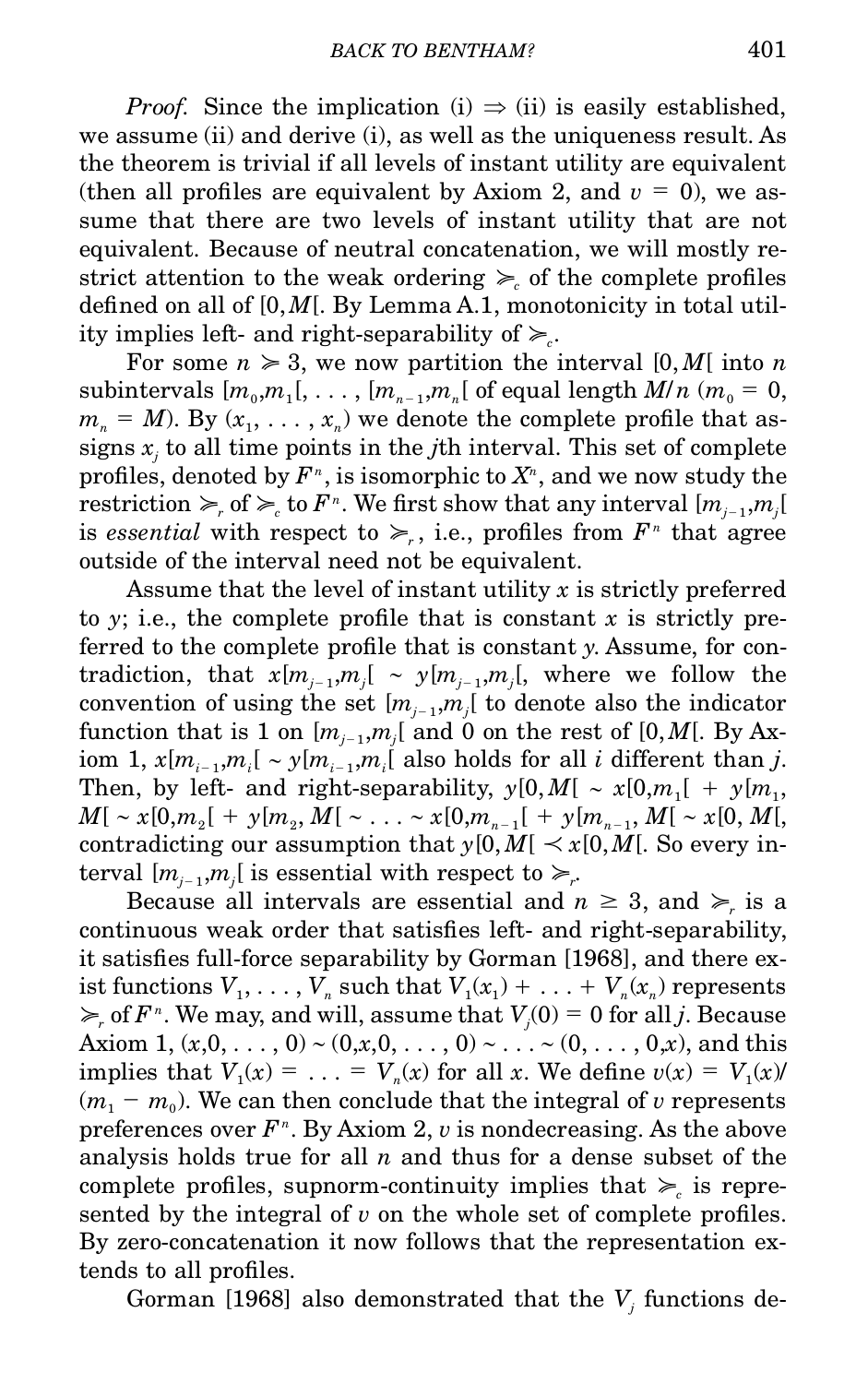rived above are unique up to location and a common scale. This, their unique relatedness to *v*, and  $v(0) = 0$ , imply that *v* is a ratio scale.

*Proof of Theorem 2.* We assume the same technical conditions (*M*, domain, and supnorm-continuity) as in Theorem A.1. The necessity of Axiom 4 for linearity of the value function is obvious—hence we assume the axiom and derive the representation. Note that we do not have Axiom 3 (A.1) available. Therefore, we must derive it in some way. A *step profile* is a finite concatenation of constant profiles; i.e., it is finite-valued, and it is constant over intervals.

LEMMA A.2. Axiom 4 implies Axiom  $3(A.1)$  for step profiles.

*Proof.* Assume that, for step profiles *x*, *y*,*c*, we have  $x \ge y$ , and that  $c$ &*x* and  $c$ &*y* are defined. First, assume that  $c$  is constant.  $c'$ denotes the neutral profile of the same duration as *c*. By neutral concatenation, we get  $c' \& x \geq y \sim c' \& y$ . By Axiom 4 we can add up the instant utility of *c* over the duration of *c* and get  $c \& x \geq e$  $c$ &*y*. We can repeat this for other constant profiles  $c_1, \ldots, c_n$ , to get  $c_n \& \ldots \& c_1 \& c \& x \geq c_n \& \ldots \& c_1 \& c \& y$ . Every step-profile  $c''$  can be written as a concatenation  $c_n \& \ldots \& c_1 \& c$ , and hence we get  $c''&x \geq c''&y$  for all step profiles *c*<sup>"</sup>. Similarly,  $x&c'' \geq y&c''$ follows. The same reasoning also applies to strict instead of weak preferences.

In the proof of Theorem 1/A.1, we only needed Axiom 3 (A.1) and its implications (e.g. left- and right-separability), and in fact all conditions except weak ordering and supnorm-continuity, for step profiles. Hence we can invoke the representation of the theorem. Partition  $[0, M]$  into  $[0, M/2]$  and  $[M/2, M]$ . The notation  $(x_1, x_2)$  designates here the profile that is  $x_1$  on the first interval and  $x_2$  on the second. Now  $(x,0) \sim (x,0)$ —hence, by Axiom 4,  $(x,\varepsilon)$  $\sim (x + \varepsilon, 0)$ . This implies that  $v(x + \varepsilon) - v(x) = v(\varepsilon)$  for all x and  $\varepsilon$ ; i.e.,  $v$  satisfies the Cauchy equation. For the nondecreasing  $v$  that implies that *v* is linear.

QED

All the results above have assumed total utility only at the ordinal level, and have characterized total utility as an increasing transform of an integral (because it induces the same ordering over profiles as the integral). We next consider the case in which total utility is measurable at the cardinal level. That can be tested by the following axiom.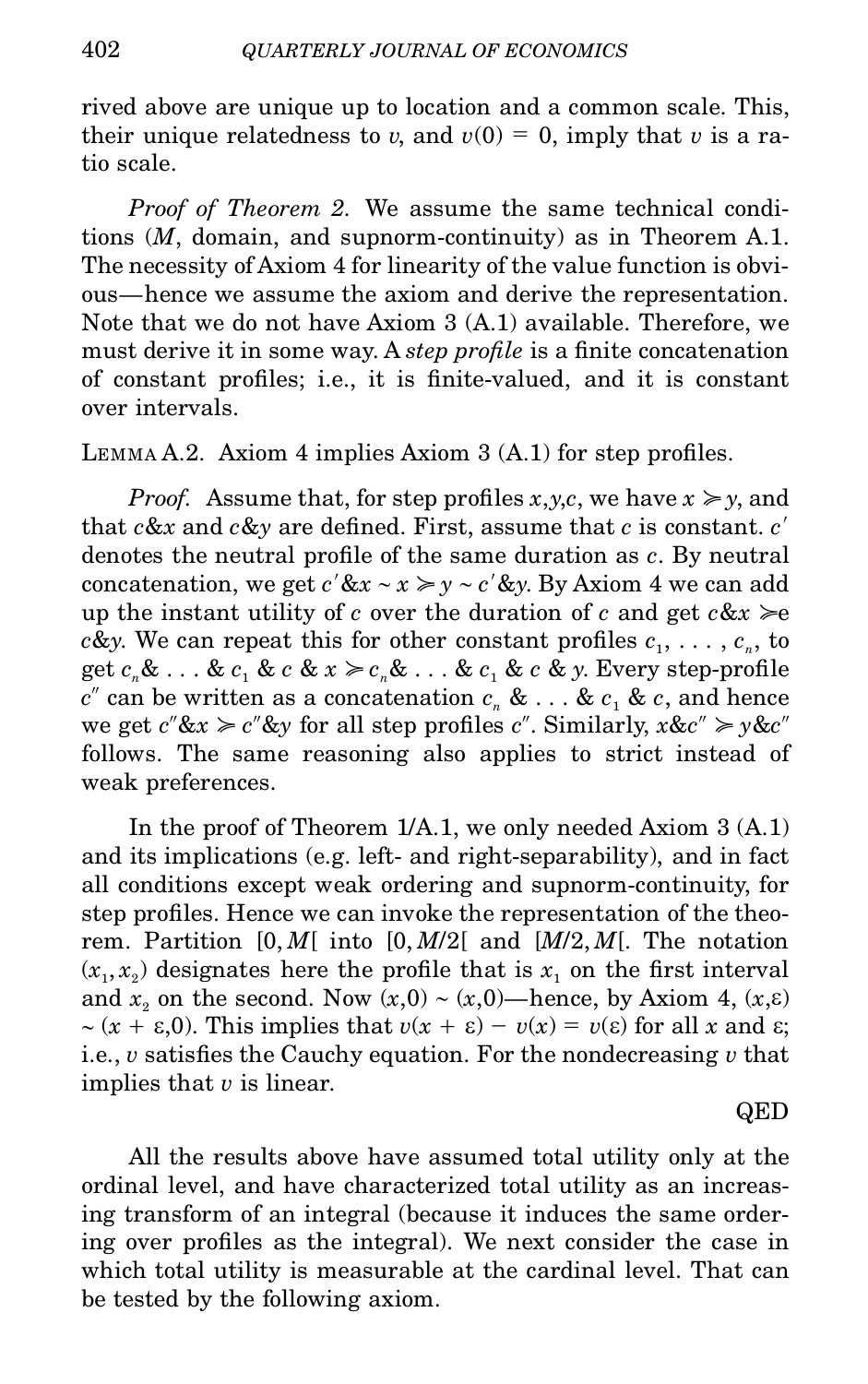AXIOM A.2 [*cardinal total utility*]. The total utility of two concatenated profiles is the sum of their separate total utilities.

In the presence of Axiom A.2, Theorems 1 and 2 can be strengthened to provide total utility as an integral of the value of instant utility and the integral of instant utility, respectively. We assume in the theorems below the same technical conditions (*M*, domain, weak ordering, supnorm-continuity) as in Theorem A.1.

THEOREM A.2. Axioms 1, 2, and A.2 hold if and only if total utility is an integral of the value of instant utility.

*Proof.* Necessity of the axioms is obvious—hence we assume the axiom and derive the representation. Axiom A.2 implies Axiom 3, and hence we obtain the integral representation of Theorem A.1. Note that the integral of the value function does satisfy Axiom A.2.

Let  $(x_1, x_2)$  be the complete profile that is  $x_1$  on [0, *M*/2[ and  $x_2$ on [*M*/2, *M*[. Both total utility and the integral of the value function provide additively decomposable representations for  $\geq$ , that both assign 0 to the neutral profile. By standard uniqueness results on additive conjoint measurement (continuity of total utility need not be presupposed here but is implied, see Wakker, [1988]), total utility must be a positive scalar times the integral. We can divide the value function by that positive scalar.

COROLLARY A.1. Under the technical conditions of Theorem A.3, Axioms 1, 2, 4, and A.2 hold if and only if total utility is the integral of instant utility.

WOODROW WILSON SCHOOL OF PUBLIC AFFAIRS, PRINCETON UNIVERSITY MEDICAL DECISION MAKING UNIT, LEIDEN UNIVERSITY, THE NETHERLANDS ANDERSON SCHOOL OF BUSINESS, UNIVERSITY OF CALIFORNIA, LOS ANGELES

#### **REFERENCES**

- Becker, G. S., *Accounting for Tastes* (Cambridge, MA: Harvard University Press, 1996).
- Bentham, J., *An Introduction to the Principle of Morals and Legislations* (1789); reprinted (Oxford, UK: Blackwell, 1948).
- Brandstatter, H., "Emotions in Everyday Life Situations: Time Sampling of Sub-jective Experience," in F.Strack, M. Argyle, and N. Schwarz, eds., *Subjective Well-Being: An Interdisciplinary Perspective* (Oxford: Pergamon, 1991), pp. 173–92.
- Brickman, P., D. Coates, and R. Janoff-Bulman, "Lottery Winners and Accident Victims: Is Happiness Relative?" *Journal of Personality and Social Psychol-ogy,* XXXVII (1978), 917–27.
- Broome, J., *Weighing Goods* (Oxford, UK: Blackwell, 1991).
- Cabanac, M., "Physiological Role of Pleasure," *Science,* CLXXIII (1971), [1103–07.](http://angelina.catchword.com/nw=1/rpsv/0036-8075^281971^29173L.1103[aid=848199,nlm=5098954])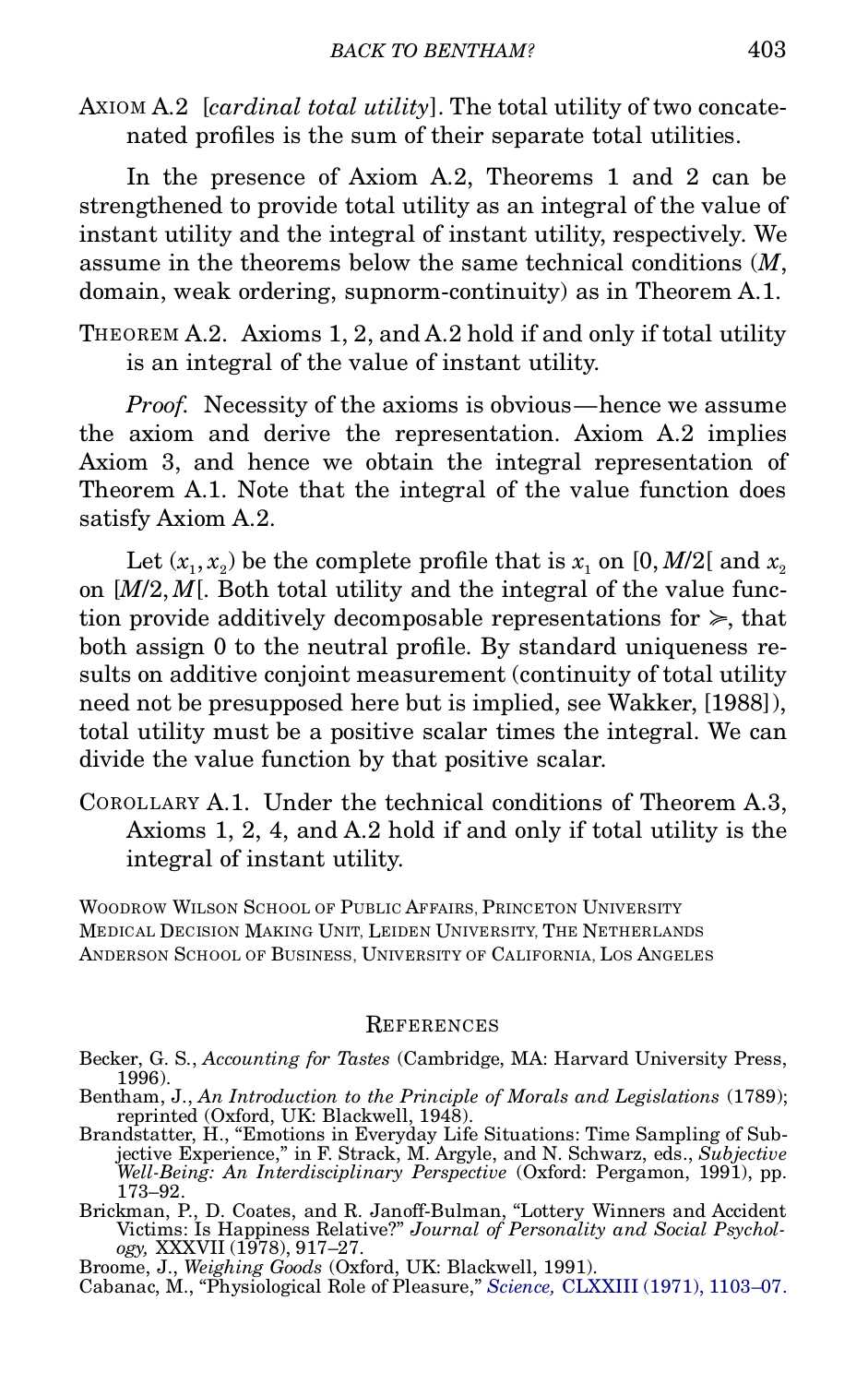- Clark, A. E., and A. J. Oswald, "Unhappiness and Unemployment," *Economic Journal,* CIV (1994), 648–659.
- Constantinides, G. M., "Habit Formation: A Resolution of the Equity Premium Puzzle," *Journal of Political Economy*, XCVIII (1990), 519–43.
- Dasgupta, P., *An Inquiry into Well-Being and Destitution* (Oxford: Clarendon, 1993).
- Edgeworth, F. Y., *Mathematical Psychics: An Essay on the Application of Mathematics to the Moral Sciences* (1881); reprinted (New York: M. Kelly, 1967).
- Frank, R. H., *Passions within Reason: The Strategic Value of the Emotions* (New York: Norton, 1988).
- Fredrickson, B. L., and D. Kahneman, "Duration Neglect in Retrospective Evaluations of Affective Episodes," *Journal of Personality and Social [Psychology,](http://angelina.catchword.com/nw=1/rpsv/0022-3514^281993^2965L.45[aid=848201,csa=0022-3514^26vol=65^26iss=1^26firstpage=45,nlm=8355141])* LXV [\(1993\),](http://angelina.catchword.com/nw=1/rpsv/0022-3514^281993^2965L.45[aid=848201,csa=0022-3514^26vol=65^26iss=1^26firstpage=45,nlm=8355141]) 45–55.
- Gilboa, I., "Expectations and Variations in Multi-Period Decisions," *Econometrica,* LVII (1989), 1153–69.
- Gorman, W. M., "The Structure of Utility Functions," *Review of Economic Studies,* XXXV (1968), 367–90.
- Gottman, J. M., and R. W. Levenson, "A Valid Procedure for Obtaining Self-Report of Affect in Marital Interaction," *Journal of Consulting and Clinical Psychology,* LIII (1985), 51–160.
- Halmos, P. R., *Measure Theory* (New York: Van Nostrand, 1950).
- Kahneman, D., "New Challenges to the Rationality Assumption," *Journal of Insti-*
- *tutional and Theoretical Economics*, CL (1994), 18–36.<br>Kahneman, D., B. L. Fredrickson, C. A. Schreiber, and D. A. Redelmeier, "When<br>More Pain Is Preferred to Less: Adding a Better End," *Psychological Science,* IV (1993), 401–05.
- Kahneman, D. and J. S. Snell, "Predicting a Changing Taste: Do People Know What They Will Like?" *Journal of Behavioral Decision Making,* V (1992), 187–200.
- Kahneman, D., and C. Varey, "Notes on the Psychology of Utility," in J. Elster and J. E. Roemer, eds., *Interpersonal Comparisons of Well-Being: Studies in Rationality and Social Change* (New York: Cambridge, 1991), pp. 127–63.
- Kapteyn, A., "The Measurement of Household Cost Functions: Revealed Prefer- ence versus Subjective Measures," *Journal of Population [Economics,](http://angelina.catchword.com/nw=1/rpsv/0933-1433^281994^297L.333[aid=226056])* VII (1994), [333–50.](http://angelina.catchword.com/nw=1/rpsv/0933-1433^281994^297L.333[aid=226056])
- Loewenstein, G., "The Fall and Rise of Psychological Explanations in the Economics of Intertemporal Choice," in G. Loewenstein and J. Elster, eds., *Choice*<br>*Over Time* (New York: Russell Sage Foundation, 1992), pp. 3–34.<br>Loewenstein, G., and D. Adler, "A Bias in the Prediction of Tastes," *Economic*
- *Journal,* CV (1995), 929–37.
- Mowrer, O. H., and L. N. Solomon, "Contiguity vs. Drive-Reduction in Condi-tioned Fear: The Proximity and Abruptness of Drive-Reduction," *American Journal of Psychology,* LXVII (1954), 15–25.
- Nussbaum, M. C., and A. Sen, *The Quality of Life* (Oxford, UK: Clarendon, 1993). Redelmeier, D., and D. Kahneman, "Patients' Memories of Painful Medical Treat-
- ments: Real-Time and Retrospective Evaluations of Two Minimally Invasive Procedures," *Pain,* CXVI (1996a), 3–8.
- Redelmeier, D., and D. Kahneman, "Improving the Memory of a Colonoscopy," Working Paper, 1996b. Schelling, T. C., *Choice and Consequence: Perspectives of an Errant Economist*
- (Cambridge, MA: Harvard University Press, 1984).
- Scitovsky, T., *The Joyless Economy* (New York: Oxford University Press, 1976).
- Schreiber, C. A., and D. Kahneman, "Beyond the Peak and End Hypothesis: Exploring the Relation between Real-Time Displeasure and Retrospective Evaluation," Working Paper, Princeton University, 1996. Sen, A. K., "Welfare, Preference and Freedom," *Journal of Econometrics,* L
- (1991), 15–29.
- Simonson, I., "The Effect of Purchase Quantity and Timing on Variety-Seeking Behavior," *Journal of Marketing Research,* XXVII (1990), 150–62.
- Snell, J., B. J. Gibbs, and C. Varey, "Intuitive Hedonics: Consumer Beliefs about the Dynamics of Liking," *Journal of Consumer Psychology,* IV (1995), 33–60.
- Stevens, S. S., *Psychophysics: Introduction to its Perceptual, Neural and Social Prospects* (New York: Wiley, 1975).